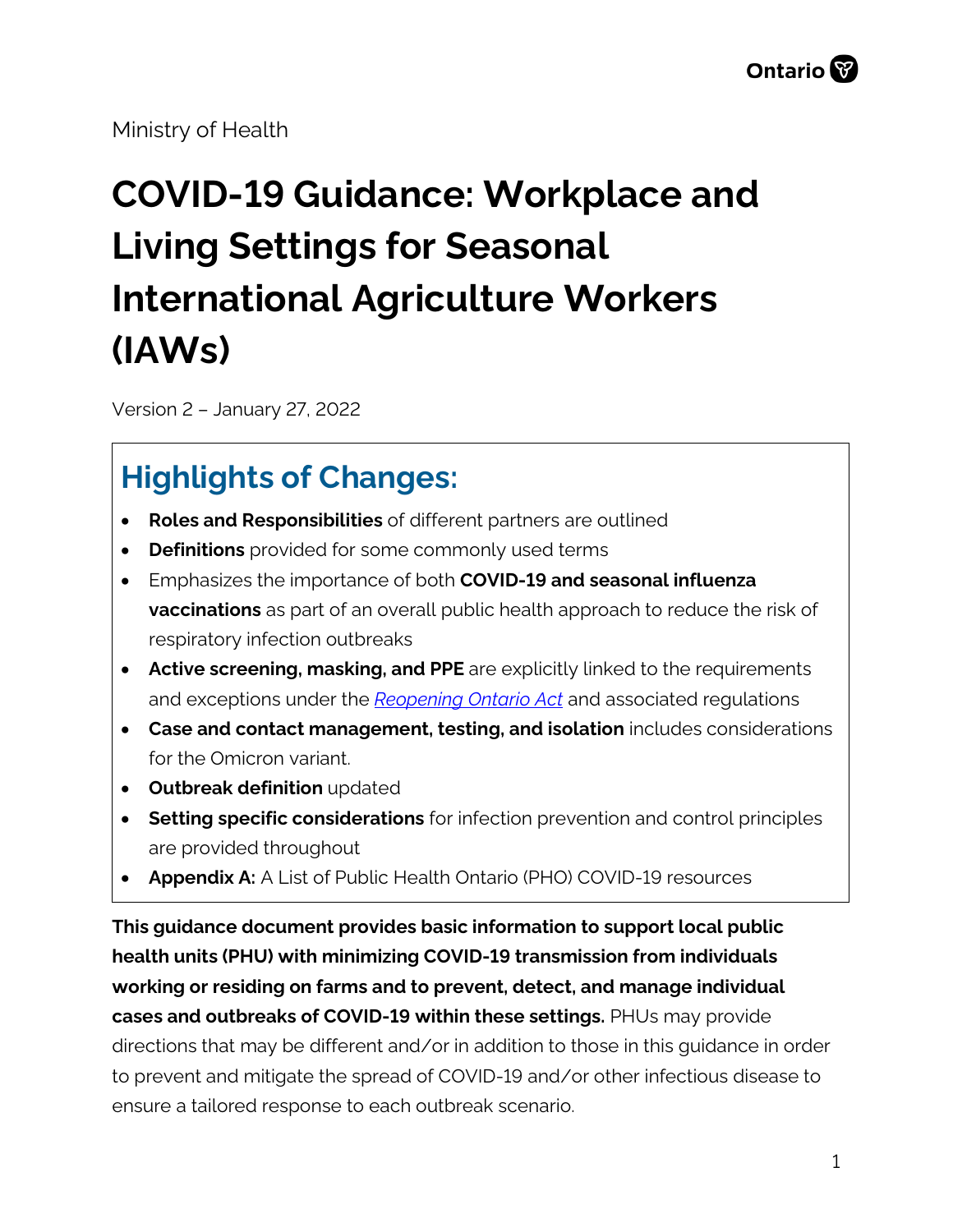The updates in this document are based on the scientific evidence and public health expertise available across Canada and abroad, and they are subject to change as the knowledge about COVID-19 evolves over time.

This document is not intended to take the place of medical advice, diagnosis or treatment, legal advice, or any other requirements which may apply to agri-food facilities. In the event of any conflict between this guidance document and any applicable emergency orders or directives issued by the Minister of Health (MOH) or the Chief Medical Officer of Health (CMOH), the orders and/or directives prevail.

Please check the MOH's [COVID-19 Guidance for the Health Care Sector](http://www.health.gov.on.ca/en/pro/programs/publichealth/coronavirus/2019_guidance.aspx) and the [Orders, Directives, Memorandums and Other Resources](http://www.health.gov.on.ca/en/pro/programs/publichealth/coronavirus/dir_mem_res.aspx) regularly for updates to this document, as well as, other COVID-19 relevant information.

The Ontario Ministry of Agriculture, Food and Rural Affairs (OMAFRA) has also created a "one stop shop" [toolkit](https://www.ontario.ca/page/covid-19-farmer-toolkit) for farmers to access guidance, resources, and information related to prevention, control, testing and outbreak management supports.

Some agri-food facilities may also be subject to emergency orders and regulations made under *the [Reopening Ontario \(A Flexible Response to COVID-19\) Act, 2020](https://www.ontario.ca/laws/statute/20r17)* (ROA), including public health and workplace measures under the applicable Step regulation (O. Reg 82/20, O. Reg 263/20 and O. Reg 364/20. All settings subject to emergency orders must follow the requirements of these orders. Failing to comply with the requirements of ROA regulations/emergency orders can result in charges under the ROA and the *[Provincial Offences Act.](https://www.ontario.ca/laws/statute/90p33)* More information regarding emergency orders can be found [here.](https://www.ontario.ca/page/emergency-information) To confirm what Step in the province's Roadmap to Reopening the province is in, please check [O.Reg 363/20.](https://www.ontario.ca/laws/regulation/200364)

# **Terms Used in this Document**

- **"Fully vaccinated" is defined in the** Ministry of Health's [COVID-19 Fully](https://www.health.gov.on.ca/en/pro/programs/publichealth/coronavirus/docs/vaccine/COVID-19_fully_vaccinated_status_ontario.pdf)  [Vaccinated Status in Ontario](https://www.health.gov.on.ca/en/pro/programs/publichealth/coronavirus/docs/vaccine/COVID-19_fully_vaccinated_status_ontario.pdf) document.
- **"Worker"** refers to anyone conducting activities in agri-food facilities regardless of their employer or immigration status, which includes International Agricultural Workers (IAWs). This includes, but is not limited to: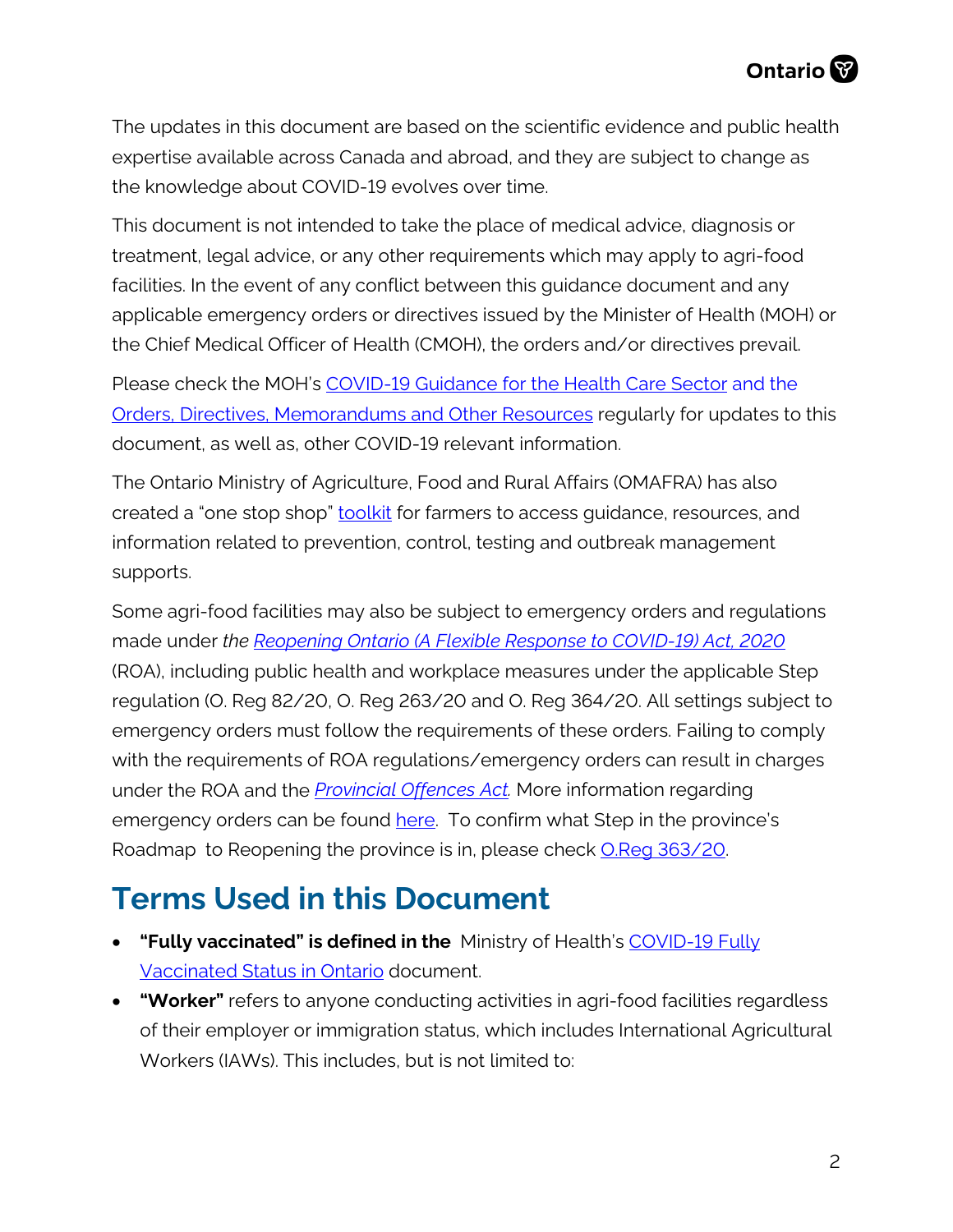

- o Staff employed by agri-food facilities under both the federal Seasonal Agricultural Worker Program (SAWP) and non-SAWP streams;
- o Temporary and/or agency staff;
- o Third party staff who are performing job duties (e.g., support services staff, contracted cleaning staff, tradespeople);
- o Domestic workers; and
- o Any other person who is employed to perform duties on the farm.
- For domestic workers employed on the farm and who reside in their own dwellings in the community, refer to COVID-19 Integrated Testing & Case. [Contact and Outbreak Management Interim Guidance: Omicron Surge](https://www.health.gov.on.ca/en/pro/programs/publichealth/coronavirus/docs/contact_mngmt/management_cases_contacts_omicron.pdf)
- **"Cohort"** refers to a group of individuals (i.e., workers) who live and/or work together AND are part of each other's daily regular routine and spend the majority of their time together.
- In general, workers who live in the same housing should be considered close contacts, but public health units will use their discretion based on living arrangement and structure.
	- o Cohorts may be applied in agri-food facilities where a small number (as small as feasibly possible) of workers may live and work together.
- **"Housing"** or **"employer-provided living settings"** or **"congregate living setting"** refers to both accommodations both on-farm AND in the community, if provided by the employer. Public Health Units are advised to consider both types of accommodation as being relevant to the Case and Contact Management, Testing and Isolation sections of this guidance.

# **Roles and Responsibilities**

#### **Role of the Public Health Unit (PHU)**

#### **Prevention and Preparedness**

• Advise on prevention of COVID-19 transmission and preparedness for the management of COVID-19 cases, contacts, and outbreaks in agri-food facilities and employer-provided housing.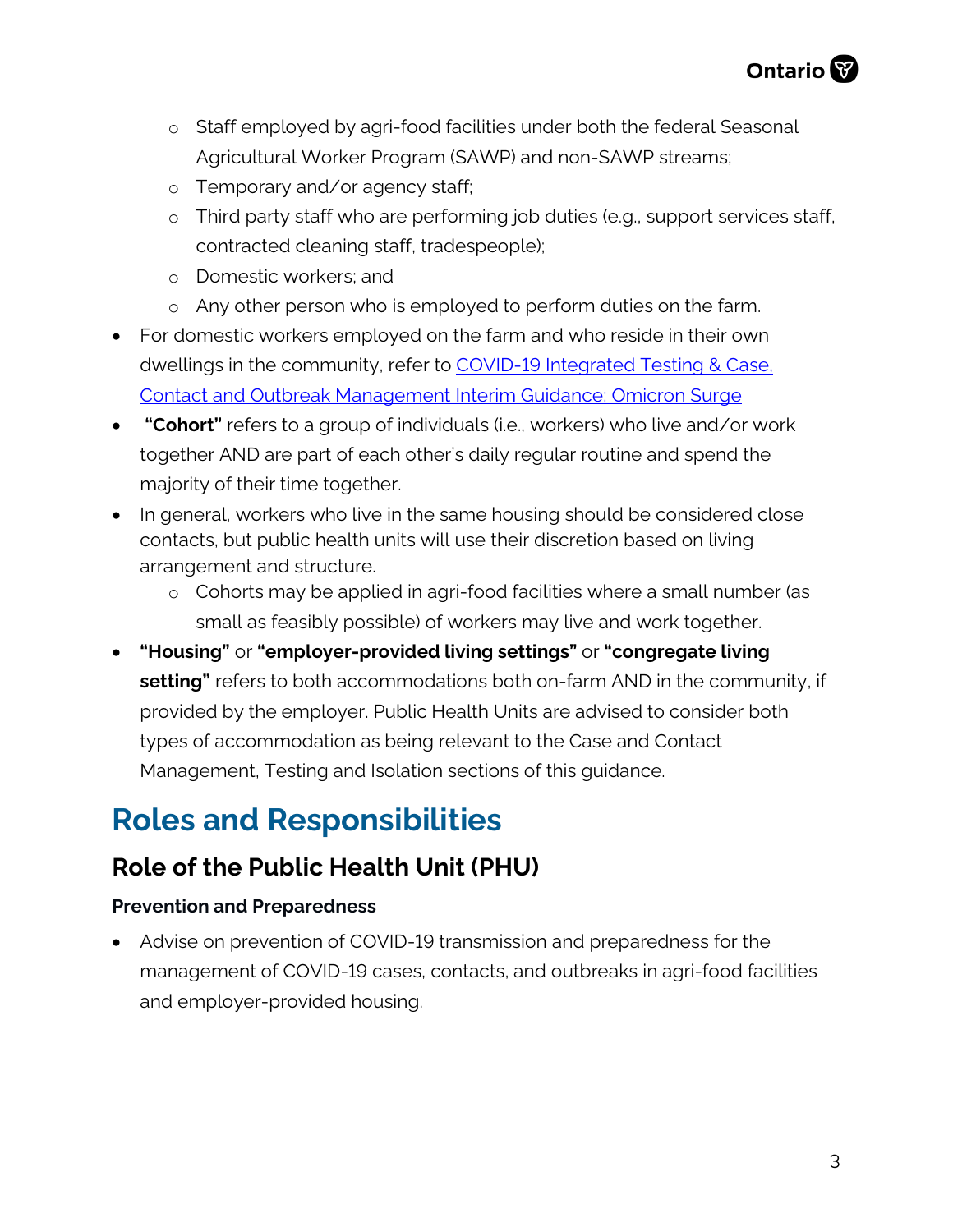#### **Case and Contact Management/Outbreak Management**

- Receive and investigate reports of suspected or confirmed cases and contacts of COVID-19 in accordance with the *[Health Protection and Promotion Act, 1990](https://www.ontario.ca/laws/statute/90h07)* (HPPA).
- Manage cases and contacts in accordance with relevant [provincial guidance](https://www.health.gov.on.ca/en/pro/programs/publichealth/coronavirus/2019_guidance.aspx) and tools including *[COVID-19 Case, Contact and Outbreak Management Interim](https://www.health.gov.on.ca/en/pro/programs/publichealth/coronavirus/docs/contact_mngmt/management_cases_contacts_omicron.pdf)  [Guidance: Omicron Surge.](https://www.health.gov.on.ca/en/pro/programs/publichealth/coronavirus/docs/contact_mngmt/management_cases_contacts_omicron.pdf)*
- Enter cases, contacts, and outbreaks in the provincial surveillance system, in accordance with data entry guidance provided by PHO.
- Determine if an outbreak exists and declare an outbreak, as per the outbreak definition.
- Provide guidance and recommendations for agri-food facilities and employerprovided housing on outbreak control measures.
- Make recommendations on who to **test**, in alignment with the guidance provided within this document (section on testing below) and the COVID-19 Provincial [Testing Guidance,](https://www.health.gov.on.ca/en/pro/programs/publichealth/coronavirus/docs/2019_testing_guidance.pdf) [COVID-19 Integrated Testing & Case and Contact](https://www.health.gov.on.ca/en/pro/programs/publichealth/coronavirus/docs/contact_mngmt/management_cases_contacts_omicron.pdf)  [Management Interim Guidance: Omicron Surge](https://www.health.gov.on.ca/en/pro/programs/publichealth/coronavirus/docs/contact_mngmt/management_cases_contacts_omicron.pdf) as applicable. Facilitate a coordinated approach to testing, in collaboration with Ontario Health, including provision of an investigation or outbreak number.
- Host and coordinate housing related outbreak meetings with the operator of the agri-food facility or employer-provided housing, PHO, Ontario Health, Infection Prevention and Control (IPAC) Hubs, etc., as needed.
- Issue orders by the Medical Officer of Health or their designate under the HPPA, if necessary.
- Declare the outbreak over.

#### **Coordination and Communication**

- If a case or contact resides in a PHU different from the agri-food facility, discussions between the respective PHUs should take place to coordinate contact follow-up and delineate roles and responsibilities.
	- o The PHU of the agri-food facility is typically the lead PHU for agri-food facility follow-up.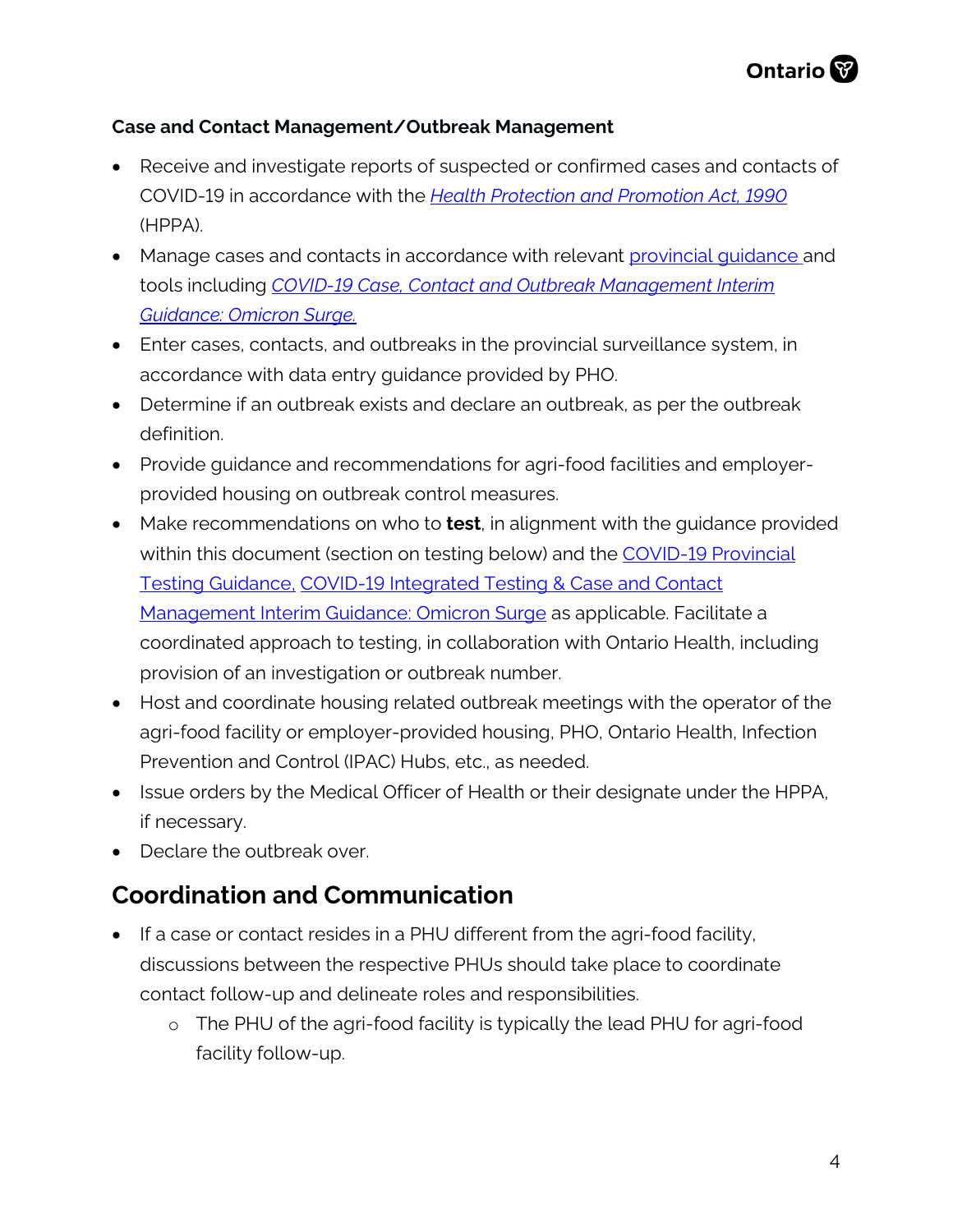- o The PHU can request support from the Ministry of Health to coordinate meetings between multiple PHUs.
- Notify the MEOC (*EOCOperations.moh@ontario.ca*) of:
	- o Potential for significant media coverage or if media releases are planned by the PHU.
- Notify in advance, to the relevant Associate Chief Medical Officer of Health, Ministry of Health, responsible for supporting the local PHU of:
	- o Any orders or Letters of Instruction issued by the PHU's Medical Officer of Health or their designate and share a copy.
- Engage and/or communicate with relevant partners, stakeholders, and ministries (e.g., MOH, OMAFRA, MLTSD), as necessary.

# **Role of the Employer (including responsibilities under the Occupational Health and Safety Act [OHSA])**

- Employers should notify their local PHU of individuals in employer-provided living settings who test positive on a RAT **and** did not receive a PCR confirmatory test.
	- o PCR confirmatory testing is not required for positive RATs but may be recommended by the public health unit in some situations.
- Employers of IAWs should have and review COVID-19 Isolation plans as it relates to IAWs and their living setting. These isolation plans should document and be made available to local public health units upon request.
- Employers should keep updated lists of all workers and their up-to-date contact information, including isolation locations where required. Employers are also required to maintain contact information for all temporary agency workers and third-party employers for contact tracing purposes.
- Where IAWs are in isolation, employers must have a process in place for accessing available health services (or similar), through a third party<sup>[1](#page-4-0)</sup>, that will perform twice daily health assessments on IAWs, especially if there are positive cases, symptomatic individuals and unvaccinated or immunocompromised individuals identified.
	- o The third party should provide information directly to the local public health unit;

<span id="page-4-0"></span><sup>&</sup>lt;sup>1</sup> The third-party may also include employer-provided health personnel provided they comply with the criteria in this guidance, including providing information directly to the local public health unit.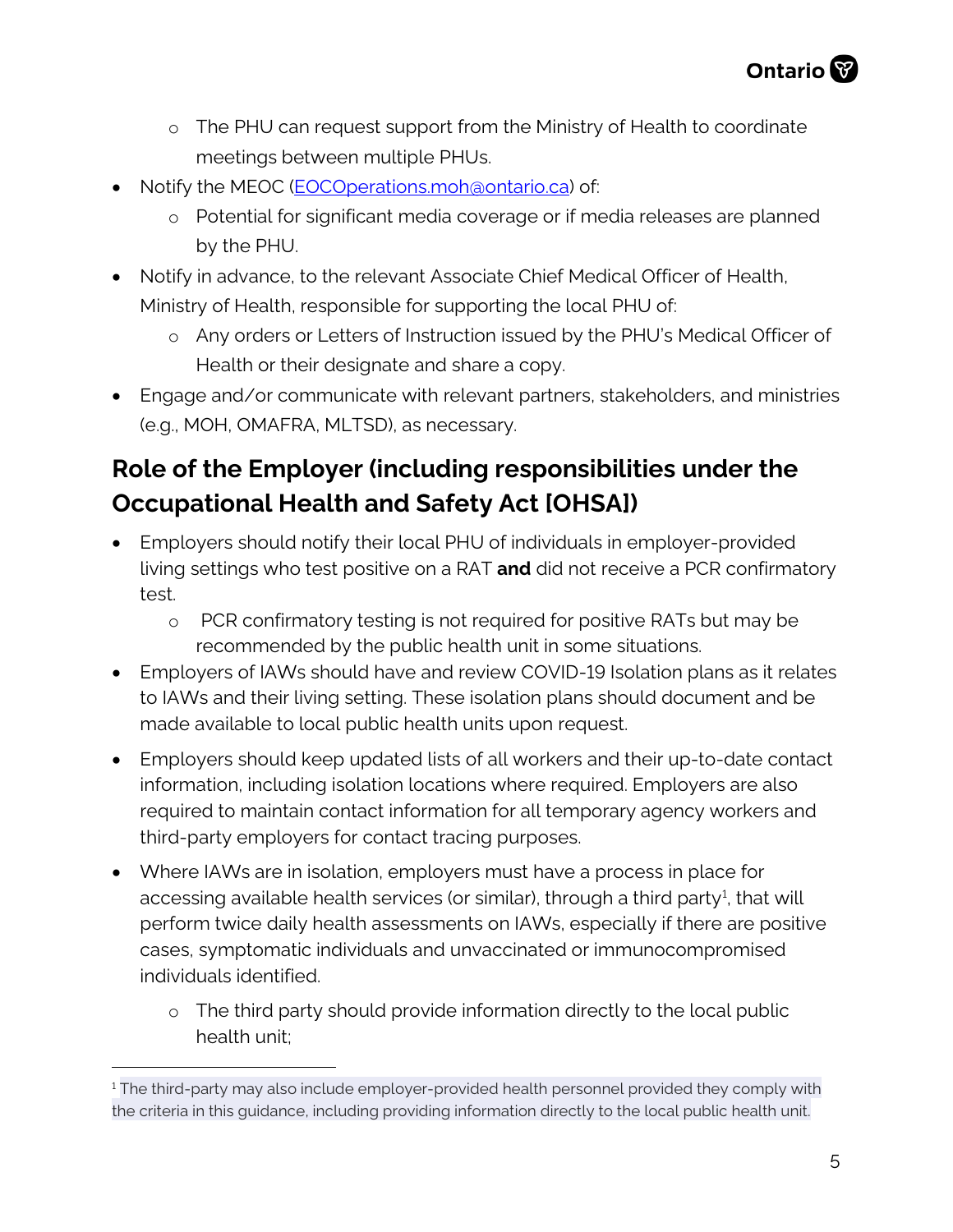- o Upon identification of a case, an initial assessment must be undertaken to assess the health status of the IAW (physical and general mental wellbeing status);
- o For cases and symptomatic individuals, an in-person health check daily by the third-party is required, followed by a phone or text check-in later in the day;
- o For asymptomatic close contacts, ensure that at a minimum, twice daily phone or text health assessments are conducted by the third-party health provider. Should an IAW report feeling unwell or symptomatic, begin inperson assessments followed by phone or text.
- o For the purposes of return to work after isolation, the third-party conducting health checks should conduct an exist assessment and report to the PHU the health status of the IAW to ensure any symptoms have cleared.
- o Where Rapid Antigen Tests (RAT) are being performed, a third party must be used and ensure that translation supports are available.
- Continue to plan for IAWs to receive COVID vaccines including [booster doses](https://www.health.gov.on.ca/en/pro/programs/publichealth/coronavirus/docs/vaccine/COVID-19_vaccine_third_dose_recommendations.pdf) based on eligibility.
- Under the *[Occupational Health and Safety Act](https://www.ontario.ca/laws/statute/90o01?_ga=2.261143885.1197634669.1587061765-1497916968.1587061765)*, employers have the duty to take every precaution reasonable in the circumstances for the protection of their workers, among other duties. This includes protecting workers from transmission of infectious disease in the workplace.
- Implement control measures to reduce the risks to their workers, including the use of personal protective equipment (PPE).
- Ensure that any suspect or confirmed [instances of occupational illness](https://www.ontario.ca/page/reporting-workplace-incidents-and-illnesses) including [COVID-19,](https://www.ontario.ca/page/reporting-workplace-incidents-and-illnesses) are reported to the Ministry of Labour, Training, and Skills Development (MLTSD) where required.
	- o Under OHSA, if an employer is advised that a worker has tested positive or presumed positive for COVID-19 due to exposure at the workplace, or that a claim has been filed with the Workplace Safety and Insurance Board (WSIB), the employer must provide written notice within four days to:
		- **MLTSD;**
		- **The workplace's joint health and safety committee or a health and** safety representative; and
		- The worker's trade union (if applicable).
	- o Additionally, under the [Workplace Safety and Insurance Act, 1997](https://www.ontario.ca/laws/statute/97w16#BK23) (WSIA), an employer must report any occupationally acquired illnesses to the WSIB within 72 hours of receiving notification of said illness.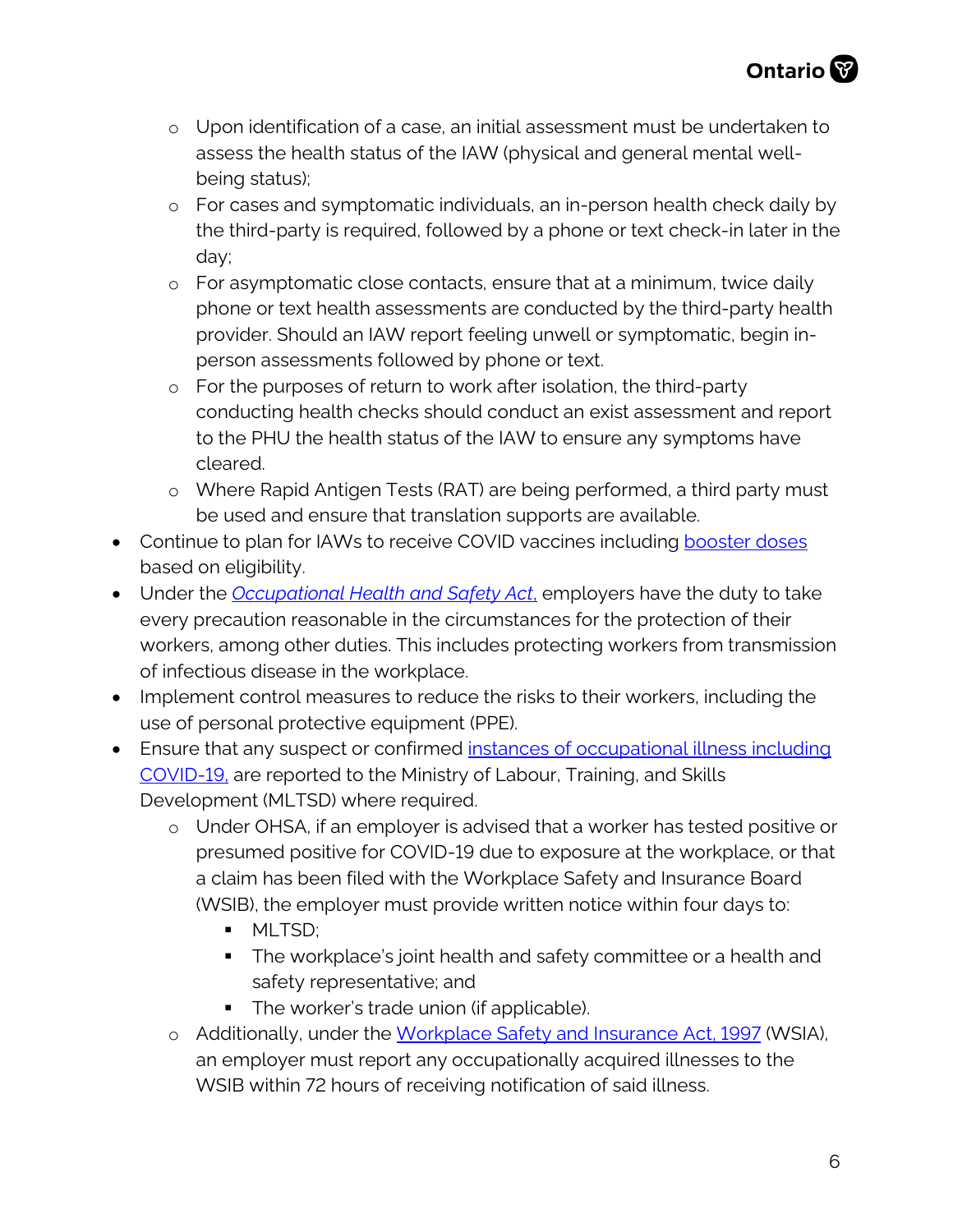- Maintain accurate shift records and up-to-date contact information for workers. For public health purposes, all individuals working in the facility, regardless of the relationship to the employer, are considered workers. This includes temporary workers who are hired through secondary employment agencies. This information should be available to be accessed and shared with the local PHU in a timely manner (within 24 hours) for investigations and communications with workers.
- Ensure that workers arriving in Ontario are provided COVID-19 information on public health protocols including maintaining physical distance, handwashing, masking, cleaning and disinfection and self-isolation in culturally sensitive languages and educational formats.
- Provide COVID-19 information and training to workers on public health protocols related to the circumstances and conditions of the workplace prior to starting work on the farm as well as for employees entering / living in employer provided housing.
- More information on the occupational health and safety requirements and workplace guidance for COVID-19 are available on the [Ontario COVID-19 and](https://www.ontario.ca/page/covid-19-workplace-health-safety)  [workplace health and safety website](https://www.ontario.ca/page/covid-19-workplace-health-safety) and the [MLTSD website.](https://www.ontario.ca/page/covid-19-workplace-health-safety)

## **Role of Respective Ministries (including MOH, MLTSD, and OMAFRA, where relevant)**

- Provide legislative and policy oversight.
- Communicate expectations and provincial-level guidance on COVID-19 related policies, measures, and practices to reducing the incidence of COVID-19 in the agri-food sector.
- Provide ongoing support and communications to the agri-food sector with federal partners, other ministries, and the public as necessary.

# **Service Canada/ Employment and Social Development Canada**

- Receives employer provided quarantine plan, notification of [worker arrivals](mailto:esdc.isb.quarantine-quarantaine.dgsi.edsc@servicecanada.gc.ca) and conducts inspection for adherence to quarantine conditions as well as Immigration and Refugee Protection Regulations (IRPR).
- Conduct virtual and/or onsite inspection to verify compliance as per the Quarantine Act, Emergencies Act, Public Health provincial laws, local public health regulations and IRPR, by conducting interviews of worker and employer.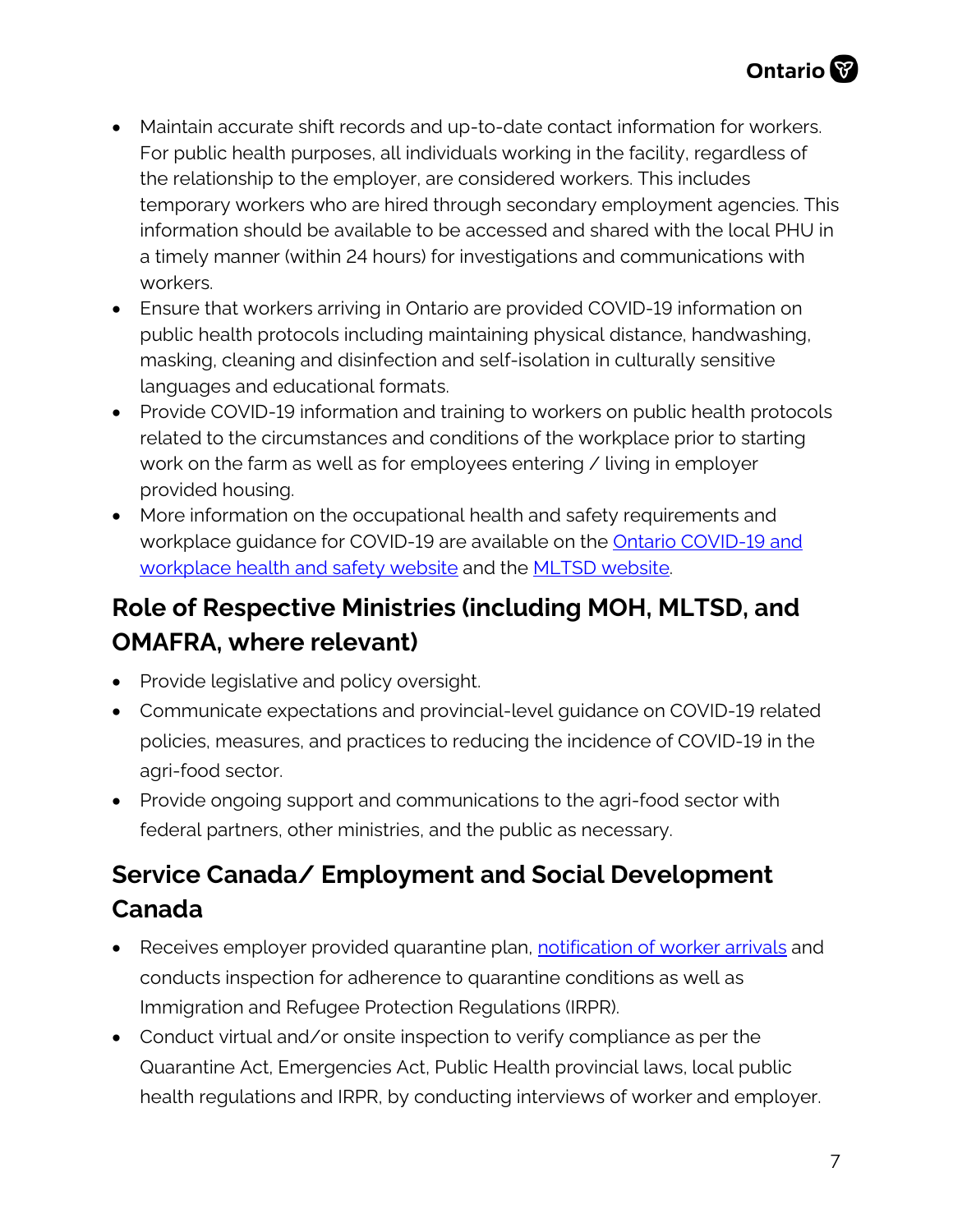- Initiates inspection during quarantine or post-quarantine, if a positive case or high-risk contact is identified, to ensure compliance with applicable Covid-19 related conditions.
- Potential abuse or misuse may reported [online](https://www.canada.ca/en/employment-social-development/services/foreign-workers/report-abuse.html) or through the Confidential Multilingual Tips Line at 1-866-602-9448.

# **Prevention of Disease Transmission**

COVID-19 is a virus that can spread through the respiratory particles of an infected person while breathing, talking, coughing, or sneezing. Infected people, with or without symptoms, can transmit COVID-19. The risk may be heightened as a result of working and/or living with others in close proximity, and where workers move between other agri-food facilities without adequate precautions.

In general, the risk of transmission is higher indoors than outdoors, especially in closed, crowded spaces for extended periods of time. These high-risk situations may occur during various activities within the agri-food sector, including but not limited to work, communal living, and transportation.

Using multiple layers of prevention will provide the best protection against COVID-19 such as vaccination, self-isolation, masking, physical distancing, and handwashing. For additional details, please refer to Public Health Ontario's *[How to](https://www.publichealthontario.ca/-/media/documents/ncov/factsheet/2021/06/lp/fact-sheet-covid-19-preventive-layers.pdf?la=en&sc_lang=en)  [Protect Yourself from COVID-19](https://www.publichealthontario.ca/-/media/documents/ncov/factsheet/2021/06/lp/fact-sheet-covid-19-preventive-layers.pdf?la=en&sc_lang=en)* factsheet.

## **Vaccination**

- **COVID-19 vaccination** is one of the most effective public health measures to prevent infection and transmission, severe outcomes including hospitalizations and death due to COVID-19. As such, all workers, and visitors should be encouraged to get vaccinated against COVID-19 (including booster doses, when eligible) as soon as possible.
	- o New workers who are unvaccinated should be offered a complete series of COVID-19 vaccinations as soon as possible.
	- o Workers who have received non-Health Canada approved COVID-19 vaccinations and/or were vaccinated outside of Canada should consult the [MOH's COVID-19 Guidance for Individuals Vaccinated outside of](https://www.health.gov.on.ca/en/pro/programs/publichealth/coronavirus/docs/vaccine/COVID-19_guidance_for_individuals_vaccinated_outside_of_ontario.pdf/)  [Ontario/Canada](https://www.health.gov.on.ca/en/pro/programs/publichealth/coronavirus/docs/vaccine/COVID-19_guidance_for_individuals_vaccinated_outside_of_ontario.pdf/) for additional scenarios.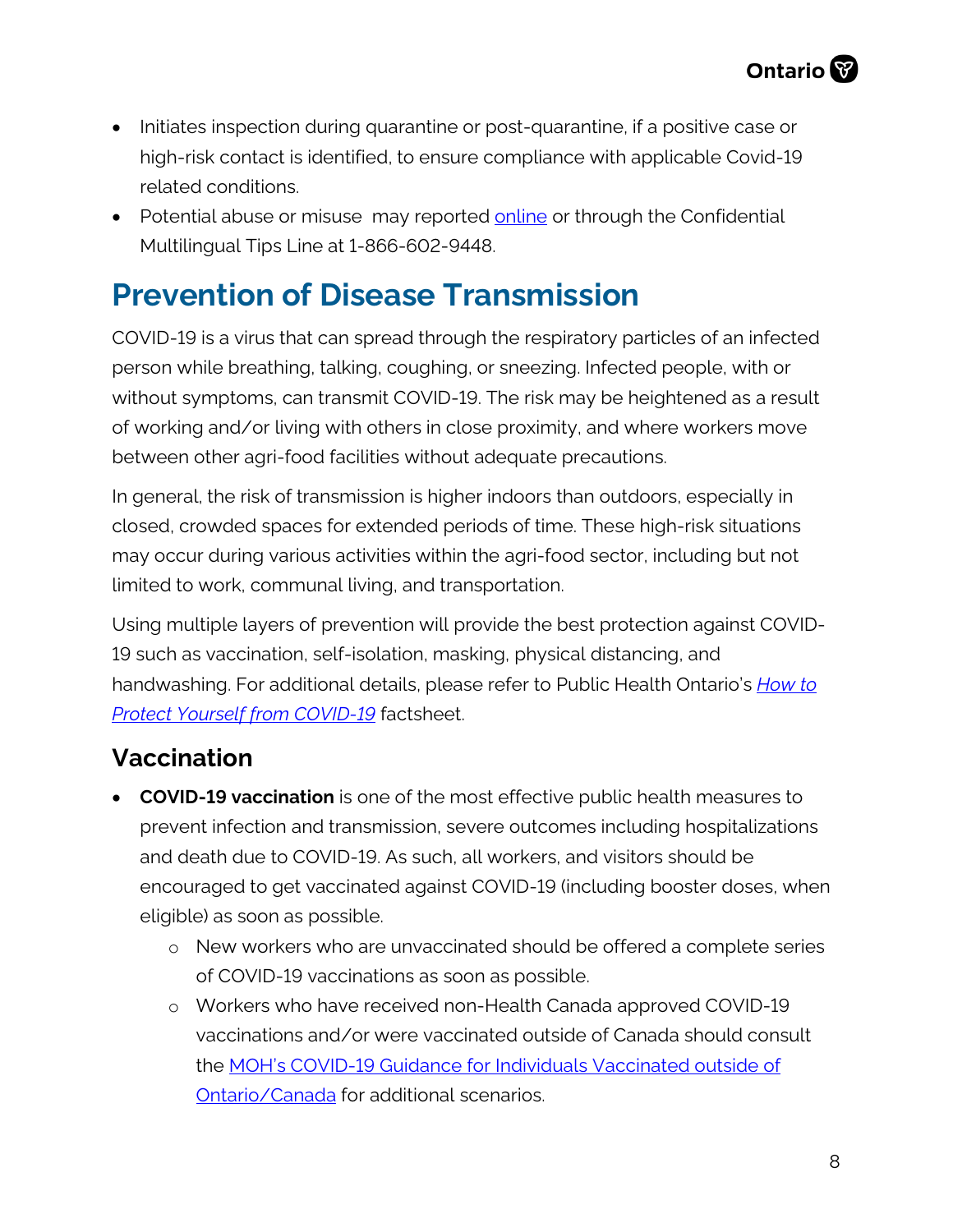- o More information can be found on the MOH's COVID-19 Vaccine-Relevant [Information and Planning Resources](https://www.health.gov.on.ca/en/pro/programs/publichealth/coronavirus/covid19_vaccine.aspx) webpage.
- Note that the person responsible for a business or organization that is open shall operate the business or organization in compliance with any advice, recommendations and instructions issued by the Office of the Chief Medical Officer of Health, or by their local Medical Officer of Health (after consultation with the Office of the Chief Medical Officer of Health), requiring the business or organization to establish, implement and ensure compliance with a COVID-19 vaccination policy, or setting out the precautions and procedures that the business must include in its COVID-19 vaccination policy.<sup>2</sup>
- **Influenza vaccination:** During the influenza season, all workers are also strongly encouraged to receive the annual influenza vaccine.
	- o [COVID-19 vaccines](https://www.canada.ca/en/public-health/services/immunization/national-advisory-committee-on-immunization-naci/recommendations-use-covid-19-vaccines/summary-updates-september-28-2021.html) may be given at the same time as, or any time before or after, other vaccines, including live, non-live, adjuvanted, or unadjuvanted vaccines.
	- o More information can be found on the MOH's [2021/2022 Universal](https://www.health.gov.on.ca/en/pro/programs/publichealth/flu/uiip/)  [Influenza Immunization Program \(UIIP\)](https://www.health.gov.on.ca/en/pro/programs/publichealth/flu/uiip/) webpage.
- PHUs are encouraged to support COVID-19 and influenza vaccinations in agrifood facilities in collaboration with relevant health system partners as feasible.

## **Screening**

- All persons, including visitors, seeking entry to an agri-food facility should be **[actively](https://www.ontario.ca/page/screening-covid-19-guidance-employers) screened,** including temperature checks for COVID-19 symptoms and exposure history, regardless of their vaccination status.
	- o Emergency first responders should be permitted entry without screening.
- The person responsible for the business must actively screen every worker before they enter the premises.
	- o This includes all workers returning from an absence.

<span id="page-8-0"></span><sup>2</sup> Please refer to subsection 2(2.1), Schedule 1 of [O.Reg 263/20](https://www.ontario.ca/laws/regulation/200263) (when in Step 2) and subsection 2(2.1), Schedule 1 of [O. Reg. 364/20](https://www.ontario.ca/laws/regulation/200364) (when in Step 3) for more details.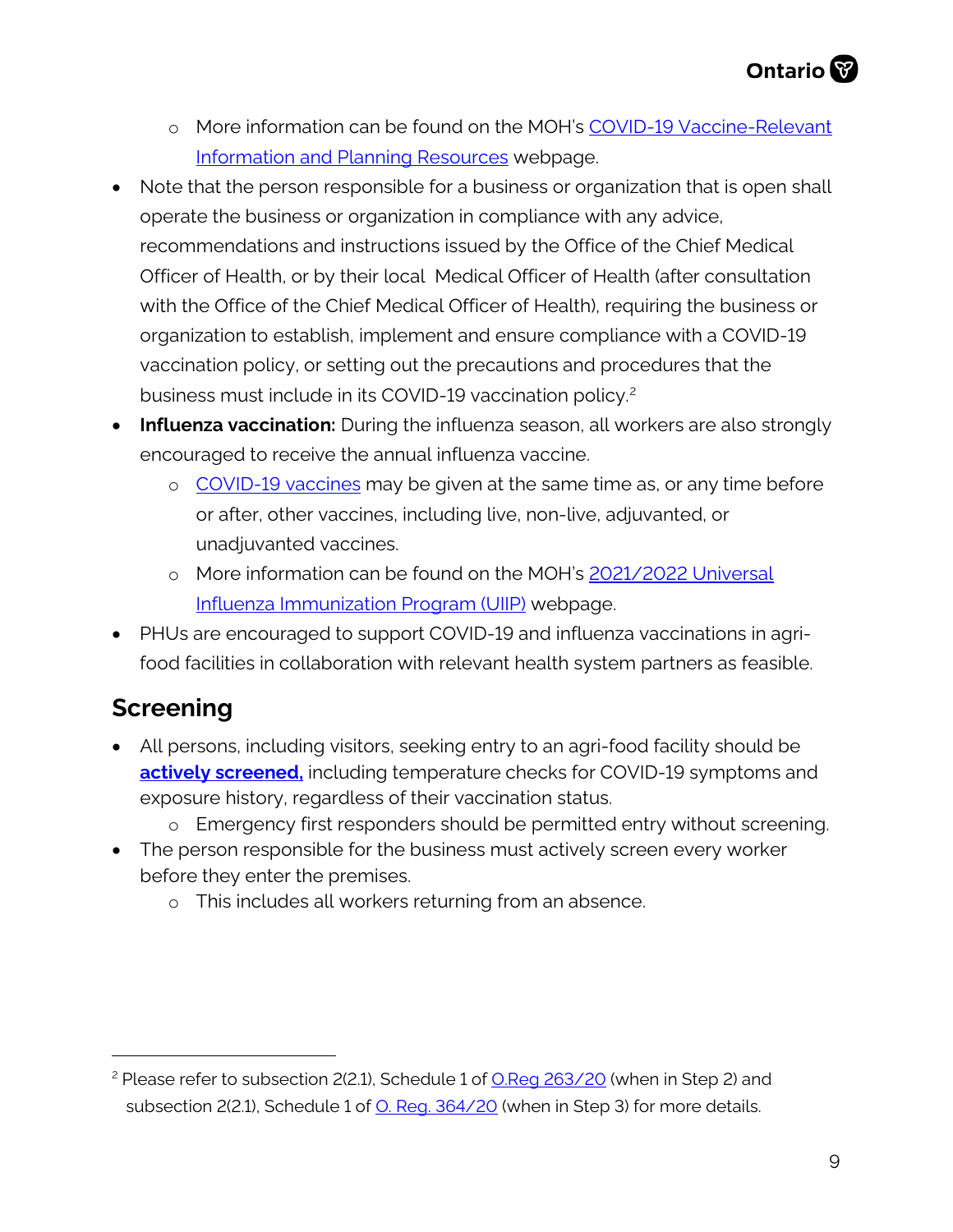- Additionally, ensure passive screening through [signage](http://www.health.gov.on.ca/en/pro/programs/publichealth/coronavirus/2019_guidance.aspx) posted prompting anyone on site at an agri-food setting to self-identify if they feel unwell or screen positive for [symptoms](http://www.health.gov.on.ca/en/pro/programs/publichealth/coronavirus/docs/2019_reference_doc_symptoms.pdf) of COVID-19<sup>[3](#page-9-0)</sup>.
- Employers must have processes in place for daily active screening of all IAWs in housing (e.g. employer-provided living settings), including temperature checks and symptom monitoring, regardless of whether they are working that day.
- Employers must make results available for PHUs, upon request. If an IAW fails screening, they must self-isolate and not work. Agri-food settings may choose to use or adapt the screening tools that have been developed by the Ministry of Health, such as:
	- o [General COVID-19 Self-Assessment;](https://covid-19.ontario.ca/self-assessment/) and
	- o For workers specifically, [COVID-19 worker and employee screening.](https://covid-19.ontario.ca/screening/worker/)

**Note:** As much as possible, signage should be in the format and/or language that is most accessible to the workers and visitors of that setting. For examples, see [PHO's multilingual resources](https://www.publichealthontario.ca/en/diseases-and-conditions/infectious-diseases/respiratory-diseases/novel-coronavirus/public-resources) or the [US Center for Disease Control's pictograph](https://www.cdc.gov/coronavirus/2019-ncov/downloads/COVID19-symptoms.pdf)[based signage.](https://www.cdc.gov/coronavirus/2019-ncov/downloads/COVID19-symptoms.pdf)

- During active screening, agri-food settings should continue to consider:
	- o Limiting points of entry to facilitate screening;
	- o Rearranging the layout at the entrance so that physical distancing can be maintained while workers conduct screening;
	- o Placing a physical barrier (e.g., plexiglass) that workers can stand or sit behind while conducting screening at entrances;
	- o Providing access to alcohol-based hand rub (ABHR, 60-90% alcohol), tissue paper, and a lined no-touch waste basket or bin; and,
	- o Encouraging all workers and visitors to use alcohol-based hand rub before entering.

<span id="page-9-0"></span><sup>&</sup>lt;sup>3</sup> Note that per clause 2(3)(a) in Schedule 1 of [O. Reg. 364/20,](https://www.ontario.ca/laws/regulation/200364#BK7) the person responsible for a business or organization that is open **must** post signs at all entrances to the premises of the business or organization, in a conspicuous location visible to the public, that inform individuals on how to screen themselves for COVID-19 prior to entering the premises.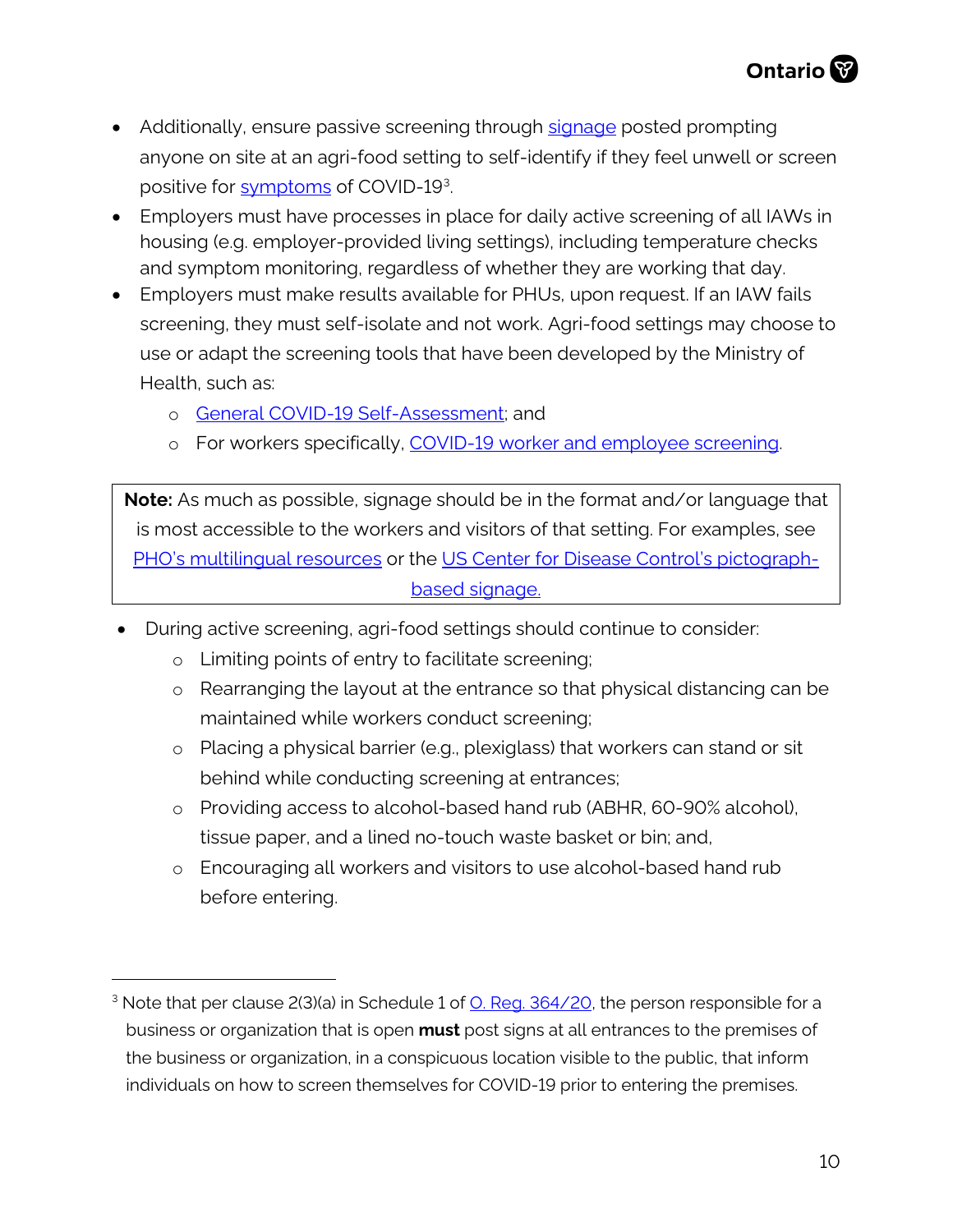- Only individuals who pass the active screening should be permitted to enter the agri-food facility.
	- o If a worker or visitor to the agri-food facility has not passed active screening (e.g., has symptoms of COVID-19), they should be instructed to self-isolate immediately and encouraged to get tested for COVID-19, if eligible and/or directed by the local public health unit.
	- o Workers should also report their screening result to their occupational health and safety representative if symptoms are consistent with COVID-19.
	- o Workers with post-vaccination related symptoms may be exempt from exclusion from work as per the [Guidance for Employers Managing](https://www.health.gov.on.ca/en/pro/programs/publichealth/coronavirus/docs/guidance_for_screening_vaccinated_individuals.pdf)  [Workers with Symptoms within 48 Hours of COVID-19 Immunization.](https://www.health.gov.on.ca/en/pro/programs/publichealth/coronavirus/docs/guidance_for_screening_vaccinated_individuals.pdf)
	- o Workers responsible for occupational health and safety should follow up with all workers who have screened positive to advise on any work restrictions.

#### **Establish an employee attendance policy**

- Employers should ensure workers do not come to work if they have symptoms [of COVID-19](https://www.health.gov.on.ca/en/pro/programs/publichealth/coronavirus/docs/2019_reference_doc_symptoms.pdf) or have had an exposure to a confirmed COVID-19 case.
- Employers should have a clear procedure for workers to notify a supervisor if they become sick.

# **Hand Hygiene**

- Provide access to hand washing stations and have alcohol-based hand sanitizers be made available at multiple, prominent locations throughout the workplace, including at entrances and exits.
- [Clean hands](https://www.publichealthontario.ca/-/media/documents/ncov/factsheet/factsheet-covid-19-hand-hygiene.pdf?la=en) by washing with soap and water or using an alcohol-based (60-90%) alcohol) hand sanitizer.
- Clean hands using soap and water if they are visibly dirty and dry them using single use paper towels.
- If gloves are being used, place them in the garbage (i.e., non-touch, lined waste receptacles, which should be placed throughout the workplace) after removing them, then clean hands.
- Ensure adequate supplies are maintained.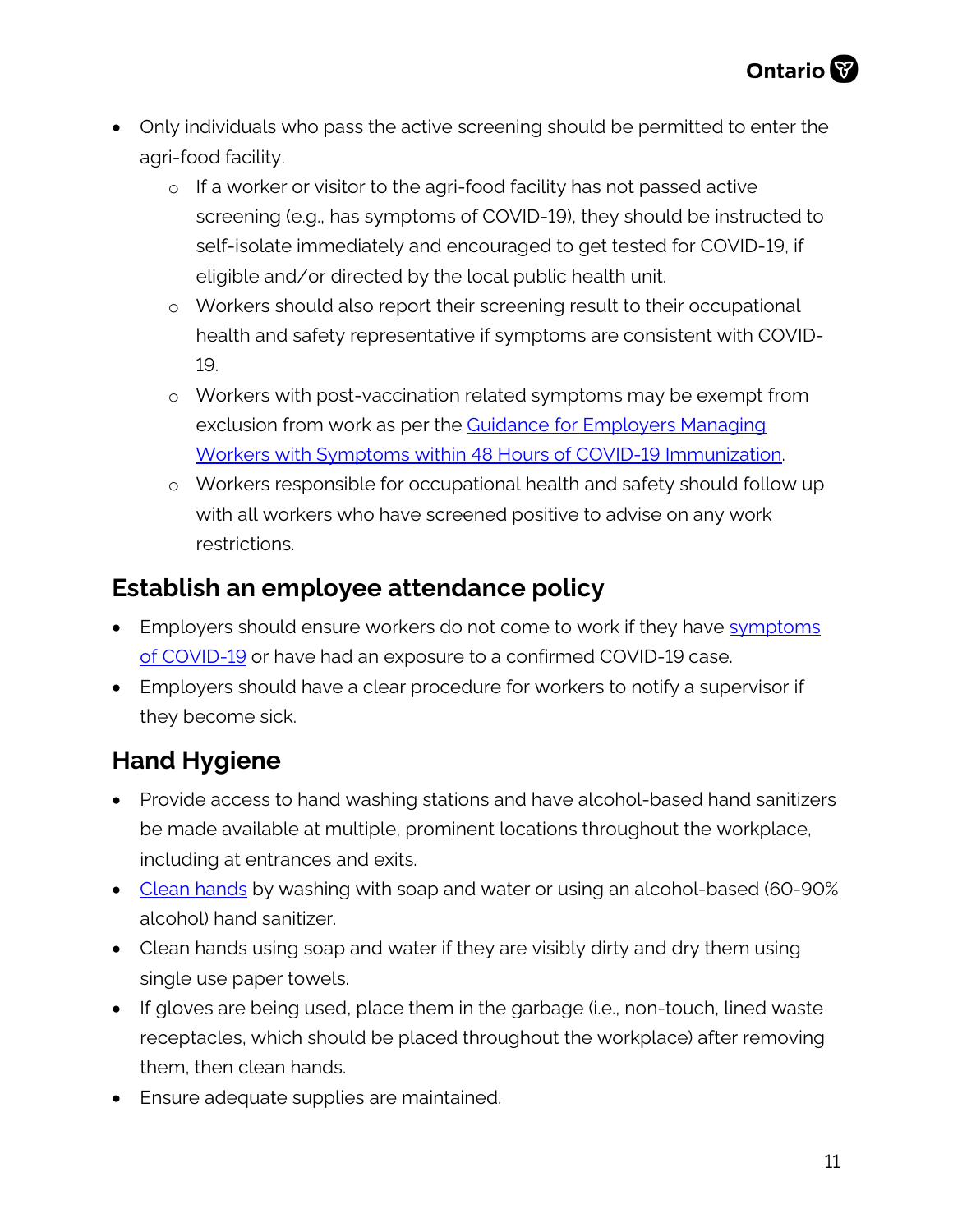- Ensure hand sanitizers and disinfectant wipes are available in common areas.
- Post hygiene instructions in English, French and/or the majority languages spoken in the workplace. Using visuals illustrate instructions is recommended.

## **Physical Distancing**

- Physical distancing remains one of the key public health measures to reduce the transmission of COVID-19. Everyone should practice [physical distancing](https://www.publichealthontario.ca/-/media/documents/ncov/factsheet/factsheet-covid-19-guide-physical-distancing.pdf?la=en) (at least 2 metres) from other people. If physical distancing is not possible, the ROA regulations require that persons wear a mask or personal protective equipment depending on the circumstances. Refer to the Source Control Masking and Personal Protective Equipment (PPE) section below for more information.
- This may include:
	- o Limiting capacity in common areas, including break rooms, meeting rooms, lunchrooms, and other common areas;
	- o Posting signage in common areas re: maximum capacity;
	- o Placing markers on the floor or walls to guide physical distancing and unidirectional flow of movement;
	- o Planning in-house and on the property recreation and structured activities that support physical distancing to reduce congregating;
	- o Supporting and/or encouraging activities outdoors;
	- o Staggering worker meals and/or break times;
	- o Outdoor areas (e.g., smoking areas, sports fields) are set up to allow for physical distancing; and
	- o Removing surplus furniture and supplies in and around the facility to allow ease of movement to support physical distancing.
- Recommend that lunch breaks be staggered to allow only one cohort to use the lunchroom at a time. Note that the ROA regulations require persons responsible for a business or organization to ensure that every worker whose mask is temporarily removed to consume food or drink is separated from every other person by a distance of at least two metres or plexiglass or some other impermeable barrier (see subsection 2(5.1), Schedule 1 of O. Reg. [263/20](https://www.ontario.ca/laws/regulation/200263) (when in Step 2) and subsection 2(5.1), Schedule 1 of [O.Reg 364/20](https://www.ontario.ca/laws/regulation/200364) (when in Step 3) for more details).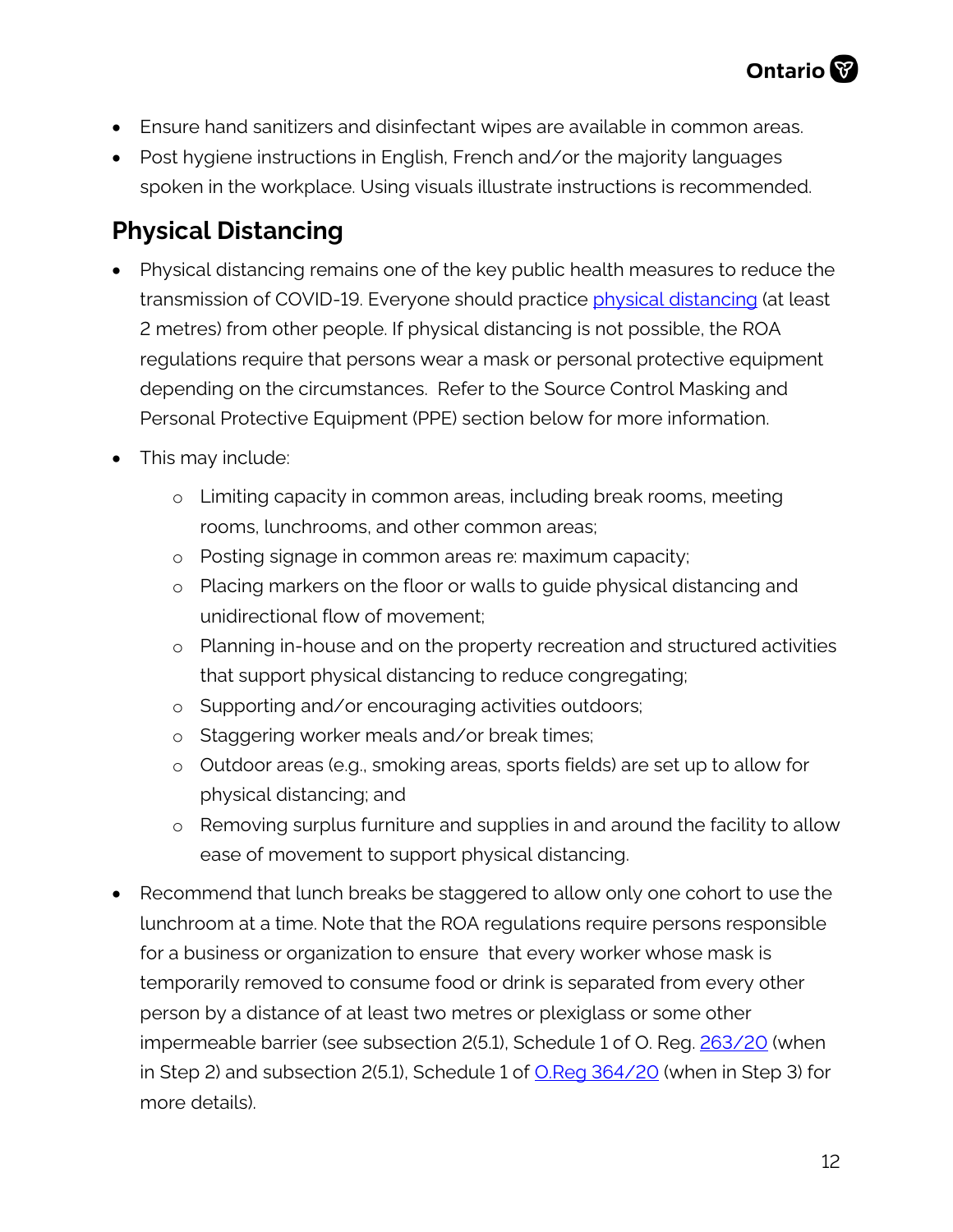- Policies and procedures must be in place regarding the use of shared spaces and capacity limits and ensure that information is provided to users of the spaces. Refer to [Meal and break periods at work during COVID-19 f](https://www.ontario.ca/page/meal-and-break-periods-work-during-covid-19)or more information.
- Physical barriers (e.g., plexiglass) may be helpful in specific situations, particularly where there are frequent, brief, short range interactions or close contact between individuals (particularly workers not from the same cohort).
- Consider the use of [portable air](https://www.publichealthontario.ca/-/media/documents/ncov/ipac/2021/01/faq-covid-19-portable-air-cleaners.pdf?la=en) cleaners as a supportive measure to improve indoor air quality, particularly in areas where ventilation is inadequate.

# **Cohorting**

- Workers should be cohorted into groups as small as possible (i.e. work team or crew) that work and/or live together consistently.
- A list of workers and cohorts should be maintained and kept up to date to facilitate contact tracing. This information should be readily available for the local public health unit, upon request, to facilitate rapid public health action.
- Temporary agency workers should be cohorted separately from other existing cohorts of workers.
- Workers who live together are considered a cohort and this grouping should be maintained at the workplace as much as possible.
	- o Members of the same cohort should be scheduled to start and finish work and take breaks at the same time each day. The start, finish and break times for different cohorts should be staggered, where possible.
	- o Each cohort should maintain as much physical distance from other cohorts as possible.
	- o Workers who work together and/or live together should not be assigned to cohorts with any workers living in a different living setting. Mixing between cohorts should be minimized, where possible.
- Social activities without masking and physical distancing should be avoided to the extent possible, and only to members of the same cohort, or otherwise align with provincial public health measures for the public.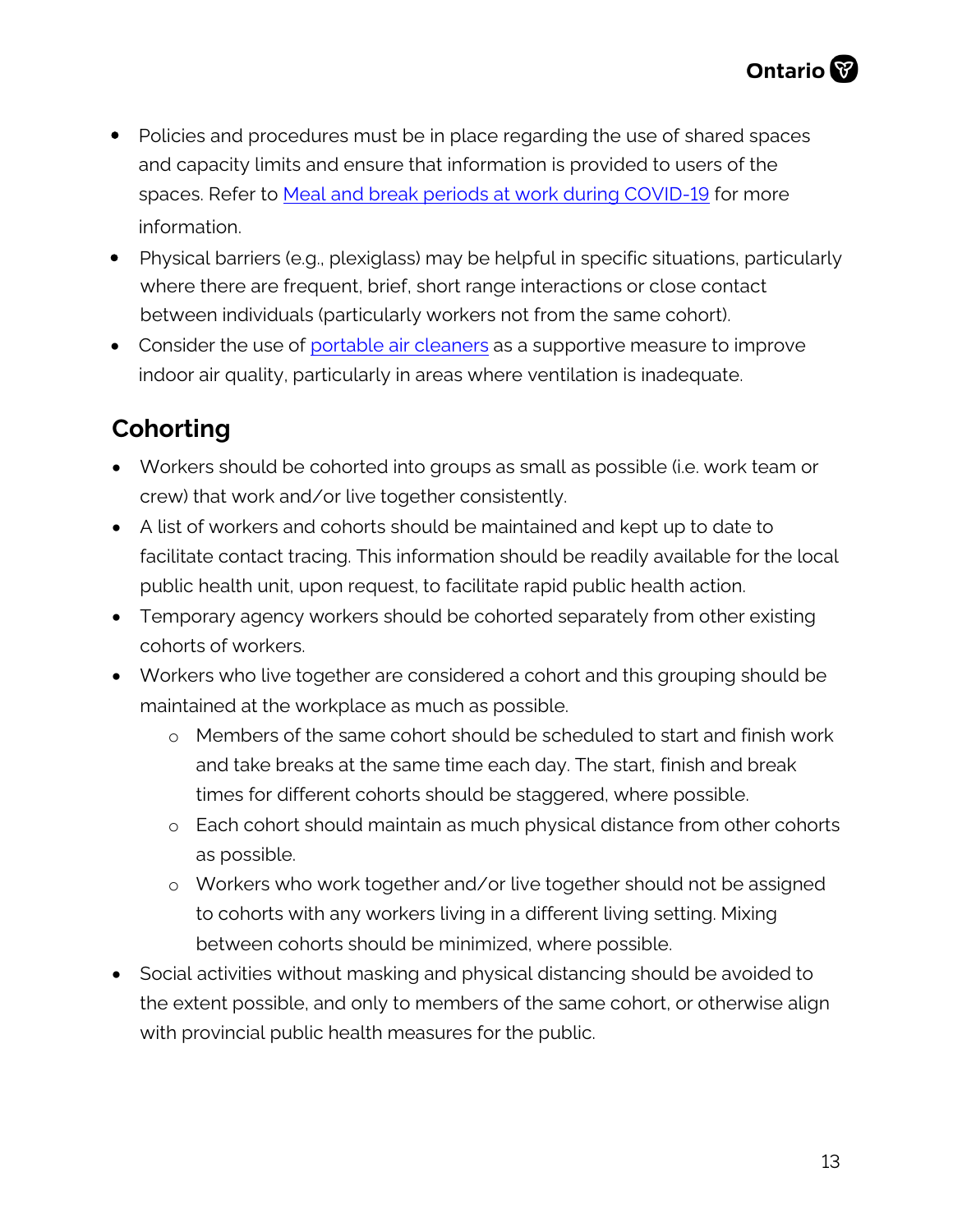

• Bus schedules or shuttles should be arranged to transport each cohort separately. See section on [Transportation](#page-18-0) below. [Guidance for carpooling](https://agriculture.canada.ca/en/canadas-agriculture-sectors/covid-19-information-agriculture-and-agri-food-industry/workplace-guidance#car) also provides more information on group travel.

# **Limit or decrease the number of workers in employerprovided housing**

- To reduce the risk of transmission in the living setting, employers should ensure that worker housing allows for physical distancing (at least 2 metres). These measures may include:
	- o providing additional or alternate housing,
	- o considering private rooms or rooms with the fewest number of occupants,
	- o placing beds head to foot or foot to foot,
	- o minimizing or avoiding the use of bunk beds to the extent feasible,
	- o limiting the number of people sharing washrooms,
	- o changing furniture placement to allow 2 metre distancing, and
	- o Maximizing [air ventilation and filtration,](https://www.publichealthontario.ca/-/media/documents/ncov/ipac/2021/01/faq-covid-19-portable-air-cleaners.pdf?la=en) to the extent possible.
- Employers should offer and provide residents in living settings with medical mask or 3-ply masks to wear when they are using shared spaces.
- For more information on congregate living settings, please refer to Public Health Ontario's [Cohorting in Outbreaks in Congregate Living Settings](https://www.publichealthontario.ca/-/media/documents/ncov/cong/2020/06/focus-on-cohorting-outbreaks-congregate-living-settings.pdf?la=en) document.
- This may minimize the number of close contacts and as a result, minimize the number of workers who require isolation if a COVID-19 case is identified within the workforce. This means that more workers may be able to continue to work.

## **Limit work locations**

- It is strongly recommended that workers remain in their cohort and to the extent possible, limit work locations to one agri-food facility at a time.
	- o Where an employer has multiple agri-food facilities in the same public health unit, it is recommended that workers minimize contact with other cohorts (as below.)
	- o This includes workers that are contracted from third party employers (i.e. temporary agency workers). Ensure that the contact information of temporary agency workers is maintained and up to date.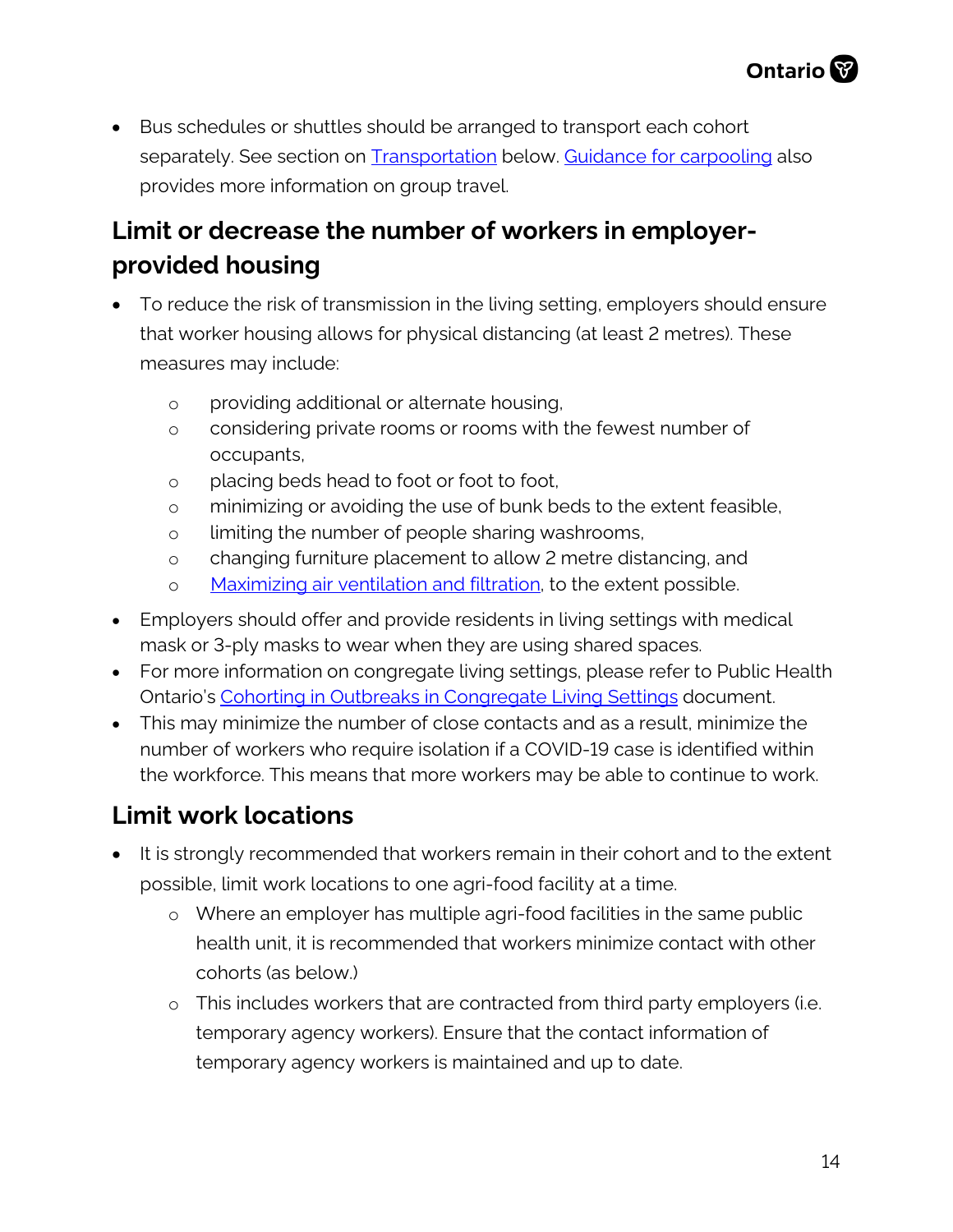#### **Isolation spaces**

- A key intervention to help prevent the further spread of COVID-19 is to identify and self-isolate any suspect or positive cases and to isolate close contacts. In general, workers who live in the same housing should be considered close contacts, but public health units will use their discretion based on household/living arrangement and structure.
- Isolation spaces are used for a suspect or confirmed case or close contacts, especially if symptomatic. They are critical in preventing the transmission of COVID-19 and are important because both symptomatic and asymptomatic individuals infected with COVID-19 can be infectious and spread COVID-19.
- For domestic workers employed on the farm and who reside in their own dwellings in the community, refer to COVID-19 Integrated Testing & Case. [Contact and Outbreak Management Interim Guidance: Omicron Surge](https://www.health.gov.on.ca/en/pro/programs/publichealth/coronavirus/docs/contact_mngmt/management_cases_contacts_omicron.pdf)

#### **For workers in employer-provided housing**

- An isolation space is a room that allows a case or a contact to self-isolate safely and comfortably. Optimally, every case and close contact should have their own enclosed room and dedicated washroom**.**
- If the employer is providing housing for workers of an agri-food facility, the responsibility for securing the isolation spaces **lies with the employer**. Employers who do not provide housing for workers of their agri-food facility are not responsible for providing isolation spaces.
- Employers of an agri-food facility should anticipate the need for isolation spaces both on- and off-site (in the event that isolation may not be safely achieved onsite). Employers should also plan for rapidly securing isolation spaces and third party providers for conducting health checks on cases and contacts should the need arise.
- While a separate isolation space is preferred, the following circumstances may apply. It remains important that **the employer has a process in place to conduct health checks twice daily through a third party, and that if individuals cannot be isolated on their own, that isolation cohorts are as small as possible**:
	- o When individual accommodations are not available, workers who **test positive** and are symptomatic or asymptomatic, regardless of vaccination status, may be cohorted together in shared accommodations for their isolation, with the fewest number of workers cohorted as possible to minimize the overcrowding of spaces, including washrooms.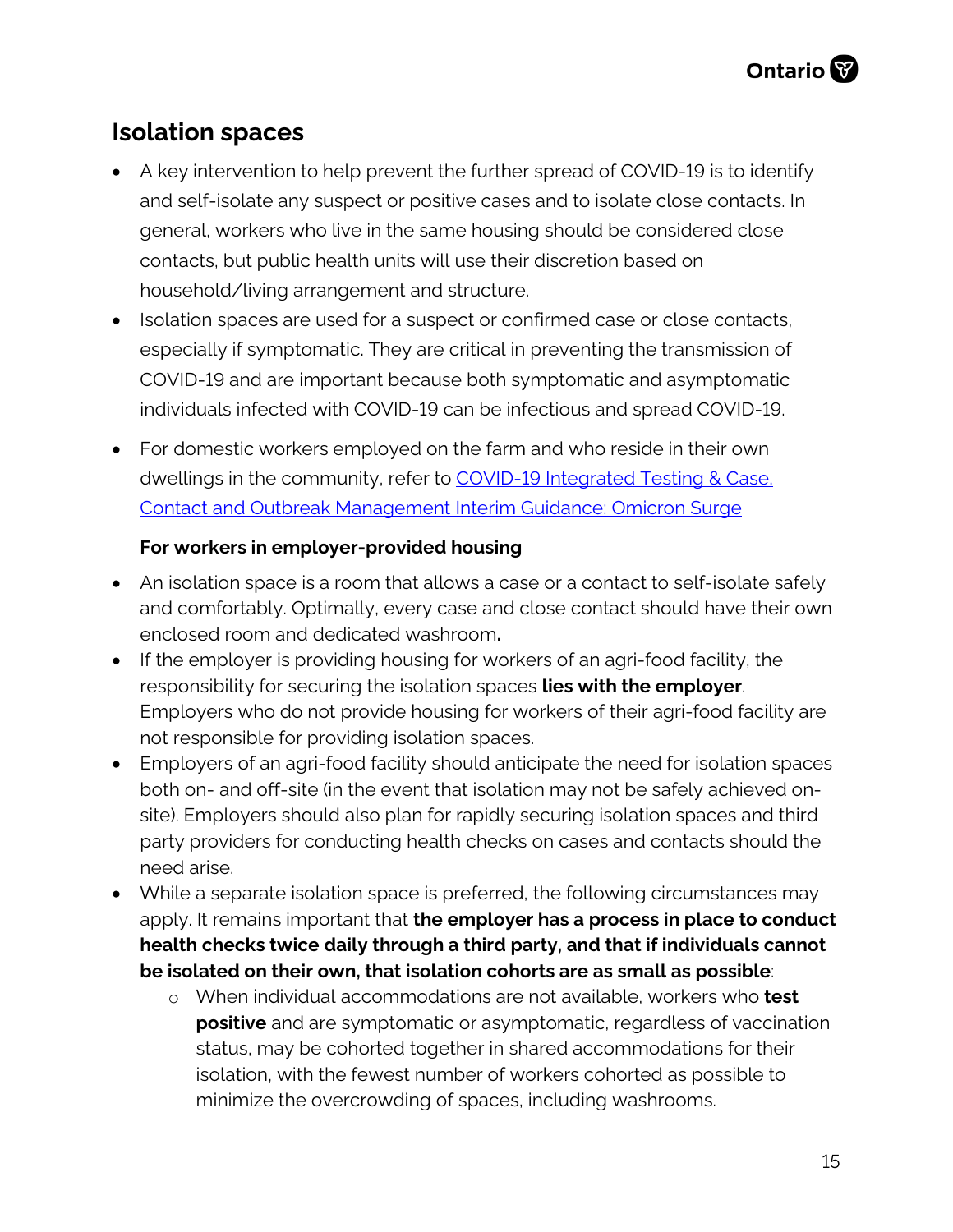- For outbreaks, suspect and confirmed, where vaccinated close contacts are selfisolating in shared accommodations and cohorted with other close contacts when individual accommodations are not available:
	- o Ensure accommodations allow for adequate physical distancing;
	- o Cohort groups should be as small as possible to minimize the overcrowding of spaces;
	- o If supplies are available, allow for daily Rapid Antigen Testing (RAT) by a third party of close contacts until day 5 from their last exposure to the positive case for early identification and isolation of any additional cases.
	- o If a close contact becomes symptomatic, they should be removed from the cohort as soon as possible to avoid potential transmission to others.
- Unvaccinated, partially vaccinated, or immunocompromised close contacts, should not cohort with others and ideally isolate in separate room with a dedicated washroom due to their increased risk of becoming infected when exposed.
- Twice daily health checks through a third party should be undertaken to ensure health and safety of workers in isolation (cases and contacts).
- Employers should include an escalation process for those identified by the third party conducting health checks with worsening symptoms and ensure access to appropriate health care supports in the community.
- If a suspect or positive case is identified among workers in shared living settings, and individual accommodations cannot be provided to cases and contacts, the public health unit should be notified to provide isolation cohorting recommendations. This may include PHU assessment of workers' vaccination status and health status to inform circumstances where cohorting can occur.
- Additionally, if employers are providing housing to their workers, employers must ensure that workers receive adequate food and other necessary supplies during their isolation. Meals should be nutritious and well balanced.
	- o Employers should accommodate dietary restrictions, cultural and religious food preferences for workers under isolation.
	- o Workers under isolation should be able to store and prepare food in a safe manner.
- Employers should ensure that potable water is always available for workers under isolation.
- The employer may request additional support from the local public health unit if the employer is unable to secure enough isolation spaces, the local public health unit will work with local municipalities and the province to secure appropriate isolation spaces and personal care services.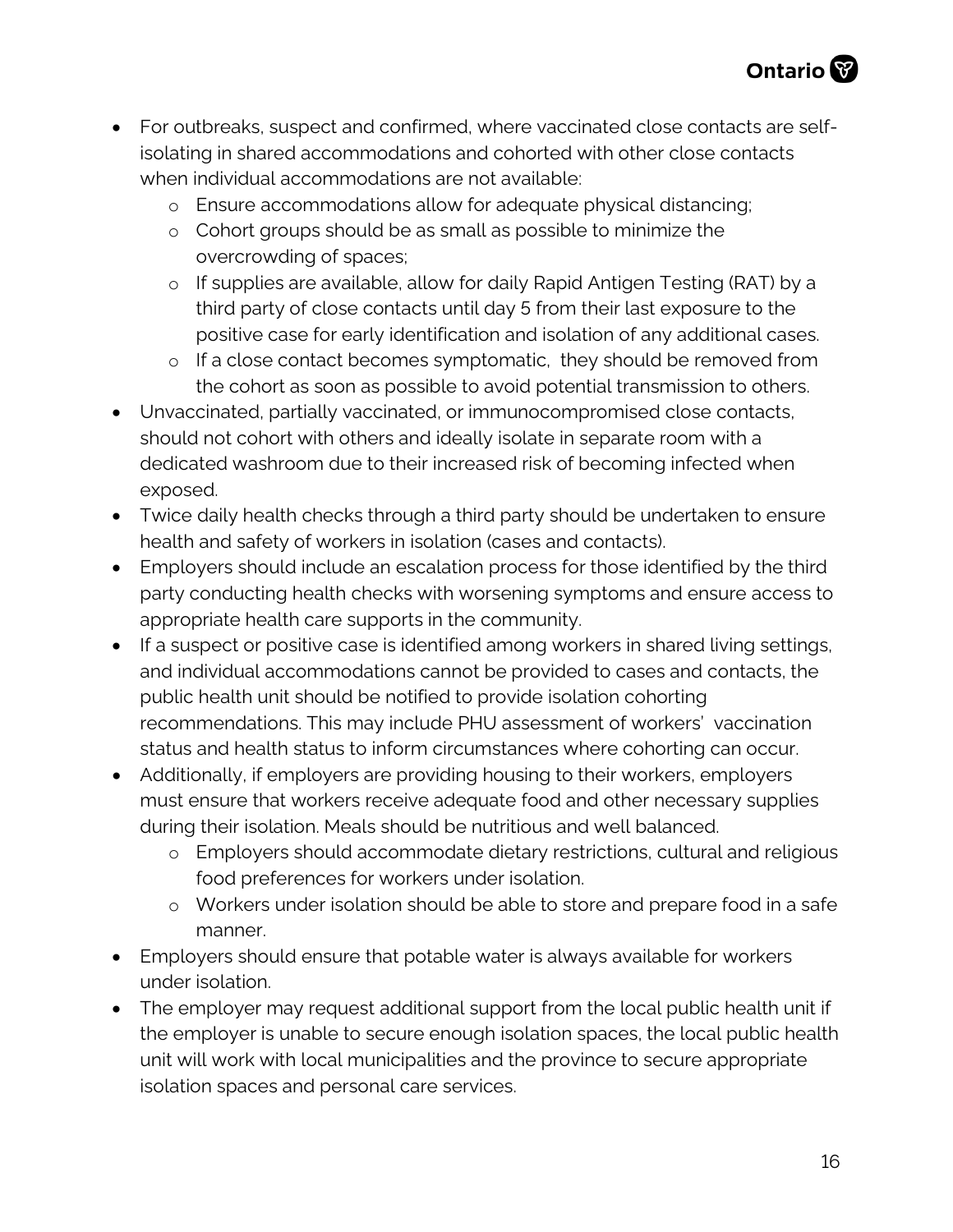# **Masking**

- Masks are a way to minimize the risk of potentially infecting others, in addition to other important public health measures, such as physical distancing, reducing the number of close contacts, screening for symptoms, hand hygiene and cleaning and disinfection. Mask use should not be considered as a replacement or an alternative to these other measures.
- Per subsection 2(4), Schedule 1 of [O.Reg 263/20](https://www.ontario.ca/laws/regulation/200263) (when in Step 2) and subsection 2(3.1), Schedule 1 of [O. Reg. 364/20](https://www.ontario.ca/laws/regulation/200364) (when in Step 3), the person responsible for a business or organization that is open **must** ensure that *any* person in an indoor area of the premises wears a mask or face covering in a manner that covers their mouth, nose and chin during any period they are in an indoor area, subject to limited exceptions.
	- o Given the current context of Omicron, a medical mask is preferred.
	- o This masking requirement does not apply to individuals who are unable to wear a mask due to a medical condition, unable to put on or remove their mask or face covering without the assistance of another person, and/or are [being reasonably accommodated](https://www.ontario.ca/page/using-masks-workplace) in accordance with *[Accessibility for](https://www.ontario.ca/laws/statute/05a11)  [Ontarians with Disabilities Act, 2005](https://www.ontario.ca/laws/statute/05a11)* or the *[Human Rights Code](http://www.ohrc.on.ca/en/ontario-human-rights-code)*. [4](#page-16-0)
	- o Accommodations for someone who cannot wear a mask must not result in reduced protection for workers. Employers may need to implement other control measures to replace the protection that would be provided by the mask.
- For premises that are used as a dwelling, subsection 2(5), Schedule 1 O.Reg [263/20](https://www.ontario.ca/laws/regulation/200263) (when in Step 2) and subsection 2(5), Schedule 1 of [O. Reg. 364/20](https://www.ontario.ca/laws/regulation/200364) (when in Step 3) requires the person responsible for the business to ensure that **workers** wear a mask or face covering in any common areas where physical distancing of 2 metres is not possible, subject to limited exceptions.
- **Visitors** must wear a mask or a face covering at all times while indoors in the agri-food setting.
- **Additional considerations should be given to:**

<span id="page-16-0"></span><sup>4</sup> For the full list of exemptions to the masking requirements, see subsection 2(4), Schedule 1 of O.Reg 263/20 (when in Step 2) and subsection 2(4) Schedule 1 of O. Reg. 364/20 (when in Step 3).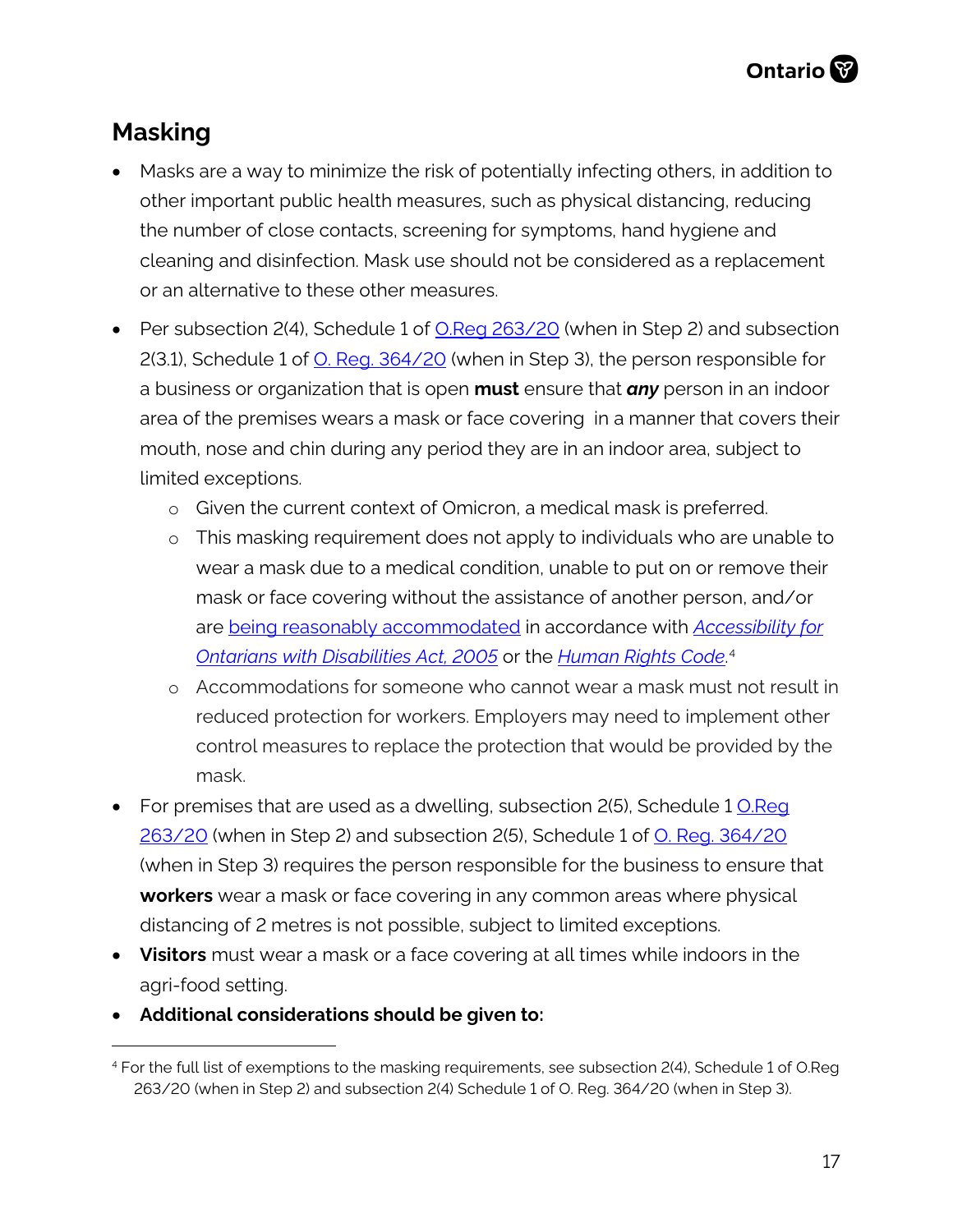o Providing resources and training for workers and visitors on proper mask use (e.g., how to wear and remove a mask), as well as on safe use and limitations of masks. For additional information, see Ontario's [COVID-19,](https://www.ontario.ca/page/face-coverings-and-face-masks) [MLTSD,](https://www.ontario.ca/page/using-masks-workplace) and [PHO](https://www.publichealthontario.ca/-/media/documents/ncov/factsheet/2020/05/factsheet-covid-19-non-medical-masks.pdf?la=en) webpages;

#### **Personal Protective Equipment (PPE) for Workers**

- PPE is intended to protect the wearer by minimizing their risk of exposure to COVID-19. The effectiveness of PPE depends on the person wearing it correctly and consistently. Recommendations for the use of PPE are based on risk assessments of specific environments and risk of exposure.
	- o The employer must train workers on the care, use and limitations of any PPE that they use.
- Per subsection 2(7), Schedule 1 of **O.Reg 263/20** (when in Step 2) and subsection 2(7), Schedule 1 of [O. Reg. 364/20](https://www.ontario.ca/laws/regulation/200364) (when in Step 3), a person must wear appropriate PPE that provides protection of the person's eyes, nose and mouth if in the course of providing services, the person is required to come within two metres of another person who is not wearing a mask when indoors and is not separated by plexiglass or some other impermeable barrier.
	- o Non-medical masks are not considered PPE.

## **Cleaning and disinfection**

- Agri-food settings should ensure that shared spaces (e.g. worker housing, staff rooms) are cleaned regularly and when visibly dirty (and at least once or twice daily). These include door handles, kitchen surfaces and small appliances, light switches, television remotes, phones, computers, tablets, medicine cabinets, sinks, and toilets.
	- o Common areas and high-touch surfaces should be cleaned more frequently during an outbreak (at least twice daily).
- Commonly used cleaners and disinfectants are effective against COVID-19.
- Disinfectants with a Drug Identification Number (DIN) issued by Health Canada that confirms they are approved for use in Canada are acceptable for use. Follow manufacturer's instructions and check the expiry date of products.
- Maintain a cleaning log to track frequency of cleaning and disinfecting schedules within the workplace and in housing provided for workers.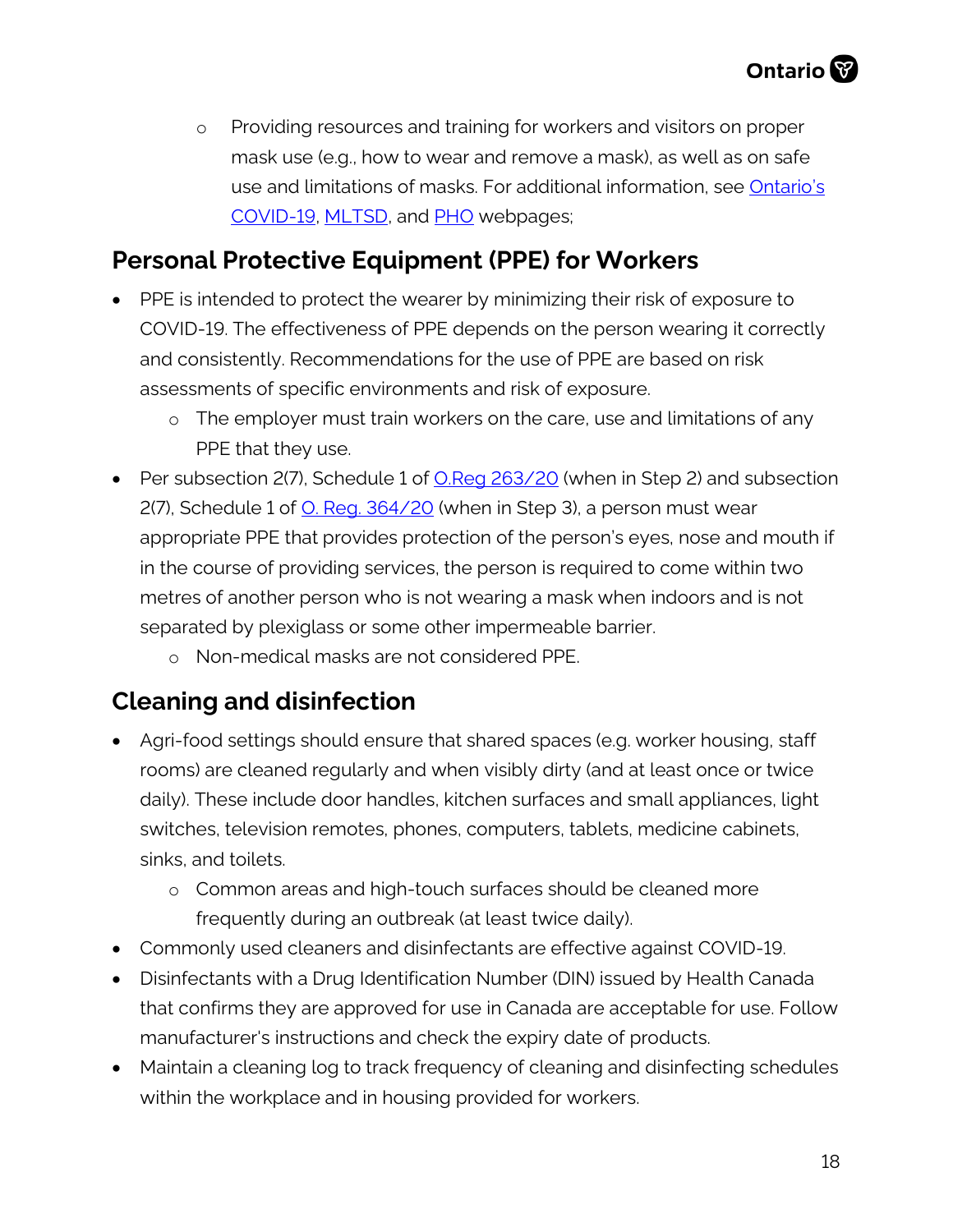- Disinfect shared equipment (where sharing of equipment cannot be avoided).
- Clean linen should be provided for individual use, with instructions not to share, and should be cleaned on a regular schedule.
- Lined no-touch garbage bins (such as garbage cans with a foot pedal) are preferred for disposal.
- For an easy to follow guide, check out [A 'Quick and Dirty' Guide to Cleaning &](https://www.nycamh.org/media/photos/0521/5_clean_disinfect_wip_no_color.jpg)  [Disinfecting Surfaces on the Farm.](https://www.nycamh.org/media/photos/0521/5_clean_disinfect_wip_no_color.jpg)
- For more information visit [Cleaning and Disinfection for Public Settings.](https://www.publichealthontario.ca/-/media/documents/ncov/factsheet-covid-19-environmental-cleaning.pdf?la=en)

# **Ventilation and Filtration**

- In general, ventilation with fresh air and filtration can improve indoor air quality and are added layers of protection in a comprehensive COVID-19 strategy.
- Indoor spaces should be as well ventilated as possible, through a combination of strategies: natural ventilation (e.g., by opening windows), local exhaust fans, or centrally by a heating, ventilation, and air conditioning (HVAC) system.
- Expert consultation may be needed to assess and identify priority areas for improvement and improve ventilation and filtration to the extent possible given HVAC system characteristics.
	- o Ensure that HVAC systems are functioning properly through regular inspection and maintenance (e.g., filter changes).
	- o For more information, see PHO's Heating, Ventilation and Air [Conditioning \(HVAC\) Systems in Buildings and COVID-19.](https://www.publichealthontario.ca/-/media/documents/ncov/ipac/2020/09/covid-19-hvac-systems-in-buildings.pdf?la=en)
	- o Where ventilation is inadequate or mechanical ventilation does not exist, the use of [portable air cleaners](https://www.publichealthontario.ca/-/media/documents/ncov/ipac/2021/01/faq-covid-19-portable-air-cleaners.pdf?la=en) can help filter out aerosols.
- Ventilation and filtration are important for overall indoor air quality as they help to dilute or reduce respiratory droplets and aerosols in a given space. However, they do not prevent transmission in close contact situations and need to be implemented as part of a comprehensive and layered strategy against COVID-19.

# <span id="page-18-0"></span>**Transportation**

• Well-fitted masks (non-medical or medical) must be worn by all individuals in vehicles during transportation, subject to limited exceptions. See section 2(4), Schedule 1 of [O.Reg 263/20](https://www.ontario.ca/laws/regulation/200263) (when in Step 2) and subsections 2(3.1) & (4), Schedule 1 of [O. Reg. 364/20](https://www.ontario.ca/laws/regulation/200364) (when in Step 3) for more details.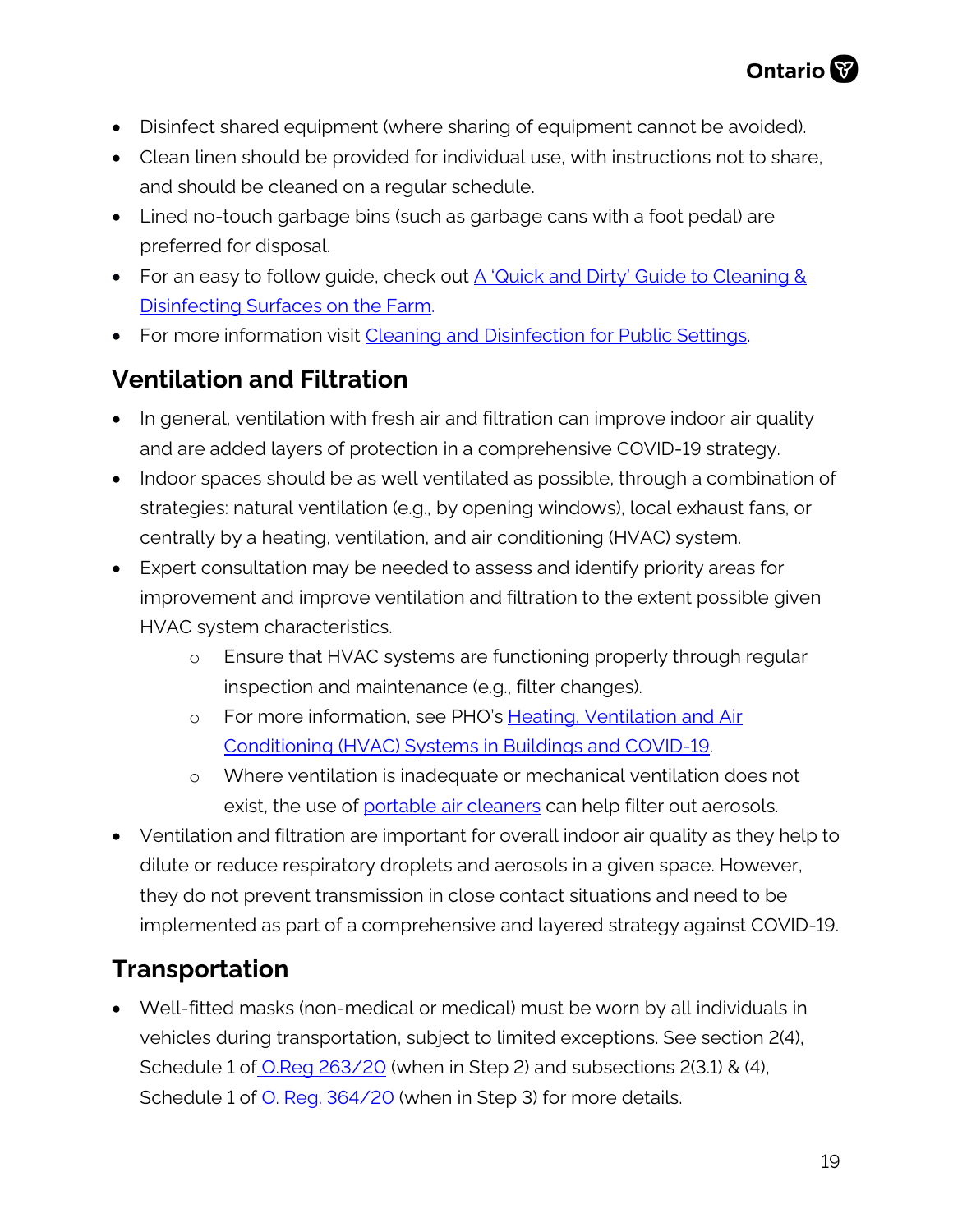- Workers should be transported in individual vehicles or within cohorts. If that is not possible, physical distancing should be maximized between cohorts. Depending on the weather, windows should be open.
- Additional strategies (e.g., cleaning and disinfection) identified for school bus operators may be useful, if buses are used.
- Records should be kept of passengers and a seating chart maintained for contract tracing purposes.

## **Testing**

- IAWs in congregate living settings are considered a priority group for [symptomatic](https://www.health.gov.on.ca/en/pro/programs/publichealth/coronavirus/docs/2019_reference_doc_symptoms.pdf) PCR testing in accordance with COVID-19 Integrated Testing & [Case, Contact and Outbreak Management Interim Guidance: Omicron Surge](https://www.health.gov.on.ca/en/pro/programs/publichealth/coronavirus/docs/contact_mngmt/management_cases_contacts_omicron.pdf) .
- Eligibility for asymptomatic PCR testing is at the direction of the local PHU in the case of suspected or confirmed outbreak within the employer provided housing setting.
- Close contacts of cases are recommended to be tested **initially** upon household identification and on/after Day 3 from last exposure to a positive case (PCR recommended, alternatively by RAT on day 4 and 5).
- RATs are being prioritized to support IAWs. Where timely PCR testing results are not available, RATs may be collected to facilitate timely follow-up of contacts. A positive result on a RAT is a positive case.
- Two negative RATs collected 24-48 hours apart are required for confirmation of a negative result.
- Employers should notify their local PHU of individuals who test positive on a RAT and did not receive PCR confirmatory testing if they are associated with a suspect or confirmed outbreak in the setting. PCR confirmatory testing is not required for positive RATs but may be conducted for reporting/case management purposes.
- Please check the Ministry of Health's testing resources on our [website](http://www.health.gov.on.ca/en/pro/programs/publichealth/coronavirus/2019_guidance.aspx#symptoms) for the most up to date provincial COVID-19 testing strategy.

# **Case and Contact Management**

• Receive and investigate reports of suspected or confirmed cases and contacts of COVID-19, for IAWs in the living setting.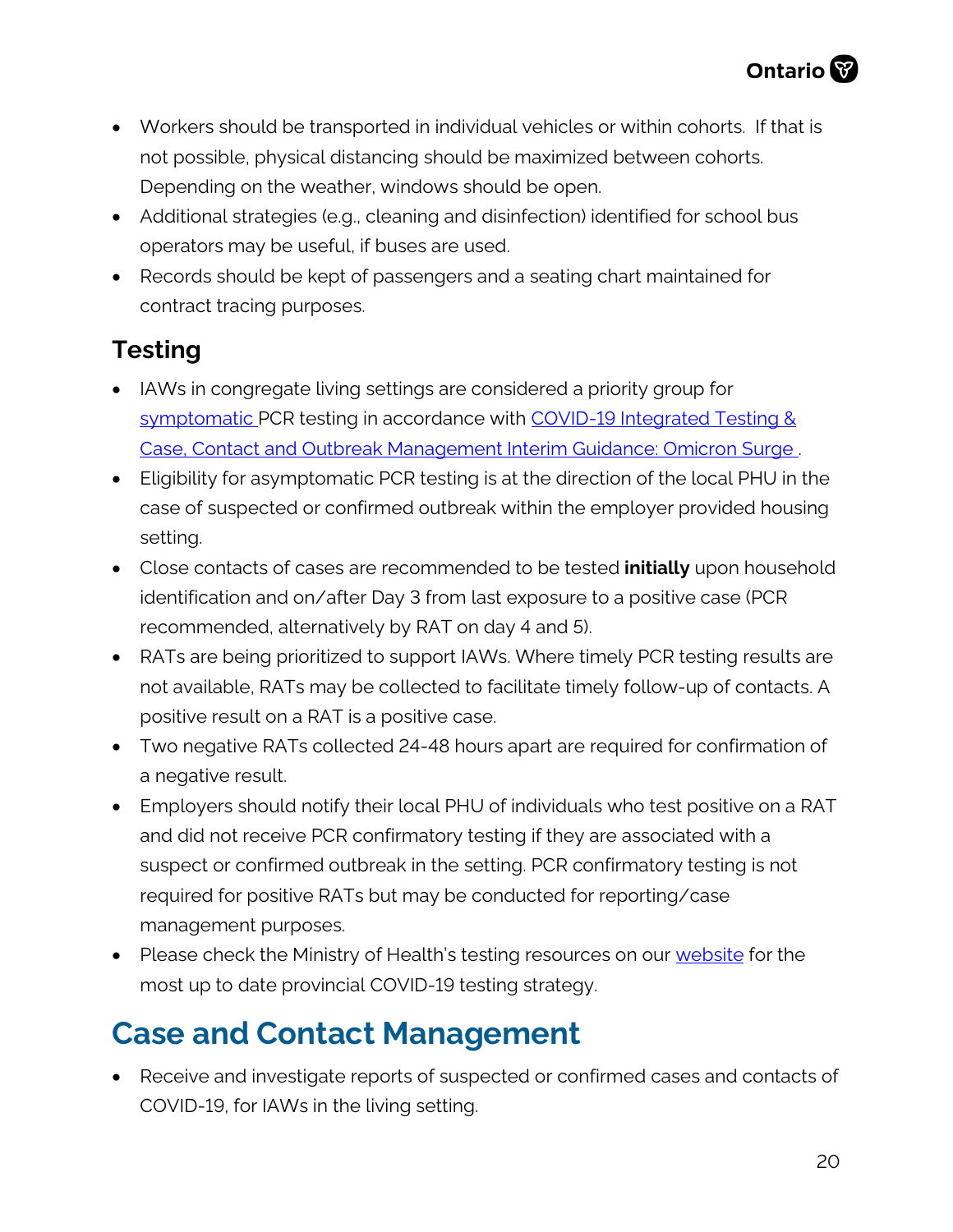- Case management decisions are made by the local public health unit, guided by the [Ministry of Health's Public Health Management of Cases and Contacts of](http://www.health.gov.on.ca/en/pro/programs/publichealth/coronavirus/docs/contact_mngmt/management_cases_contacts.pdf)  [COVID-19 in Ontario](http://www.health.gov.on.ca/en/pro/programs/publichealth/coronavirus/docs/contact_mngmt/management_cases_contacts.pdf) and other relevant [provincial guidance.](https://www.health.gov.on.ca/en/pro/programs/publichealth/coronavirus/2019_guidance.aspx)
- All positive COVID-19 cases, regardless of whether they are symptomatic or asymptomatic, should be isolated immediately upon detection.
- Employers must have processes to ensure positive cases are reassessed regularly for new or worsening [symptoms of COVID-19](http://www.health.gov.on.ca/en/pro/programs/publichealth/coronavirus/docs/2019_reference_doc_symptoms.pdf) through a third party.
- When there is more than one case of COVID-19 in an agri-food setting who reside in the same housing, determining close contacts may be difficult. In general, all workers who live in the same living setting should be considered close contacts, but public health units will use their discretion based on living arrangement and structure.
	- o Refer to outbreak definition provided in section below.
- If a suspect or positive case is identified in the living setting, and individual accommodation is not available for cases and contacts, the public health unit should assess and provide isolation cohorting recommendations based on vaccination status.
- Isolation requirements for IAWs in the living setting may be subdivided into the following case categories:
	- o For [fully vaccinated](https://www.health.gov.on.ca/en/pro/programs/publichealth/coronavirus/docs/contact_mngmt/COVID-19_fully_vaccinated_interim_guidance.pdf) workers:
		- 5-day self-isolation (provided worker has no fever and with [symptoms](https://www.health.gov.on.ca/en/pro/programs/publichealth/coronavirus/docs/2019_reference_doc_symptoms.pdf) resolving at least 24 hours OR 48 hours if gastrointestinal symptoms) followed by;
		- **strict masking and physical distancing when outside the home and** in shared areas inside the home (except when required to remove mask, e.g., sleeping and eating) for full 10 days from the onset of symptoms or positive test date, whichever is earlier (i.e., for the duration of the 5-day isolation and further 5 days post isolation).
	- o For unvaccinated or partially vaccinated workers or immunocompromised workers
		- 10-day self-isolation (provided worker has no fever and [symptoms](https://www.health.gov.on.ca/en/pro/programs/publichealth/coronavirus/docs/2019_reference_doc_symptoms.pdf) resolving at least 24 hours OR 48 hours if gastrointestinal symptoms).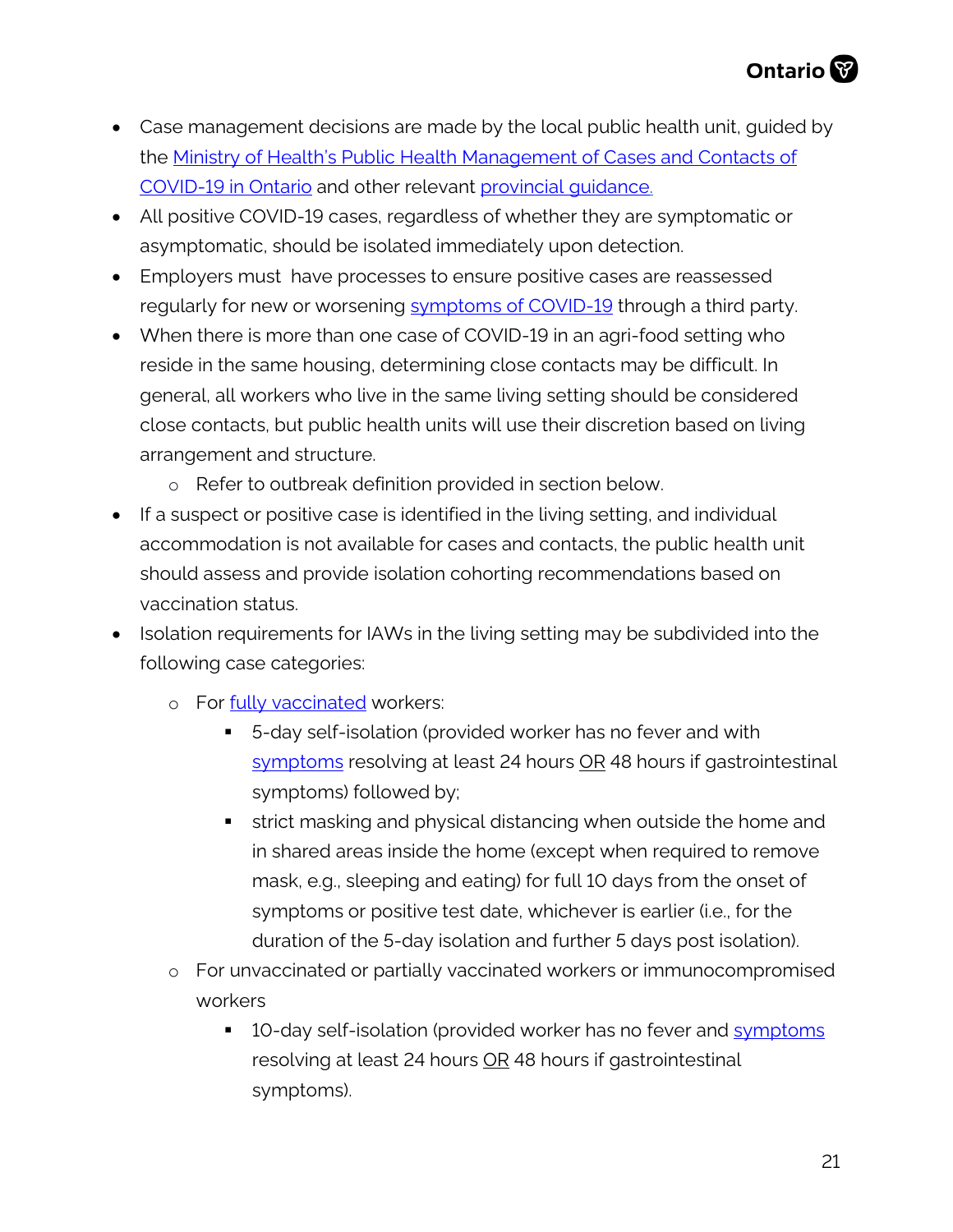- For close contacts of individuals who are a suspect or confirmed case, including those in an employer-provided living setting, the following measures apply:
	- o For fully vaccinated workers:
		- 5-day self-isolation from the last exposure to the case followed by strict masking and physical distancing when outside the home and in shared areas inside the home (except when required to remove, e.g., sleeping and eating) for a full 10 days from last exposure to the case (I.e., for the duration of the 5-day isolation and further 5 days post isolation).
		- To limit consecutive exposures, close contacts of positive cases are recommended to be tested by PCR on/after Day 3 from the last exposure to the case to assess for transmission amongst contacts before ending their 5-day self-isolation.
			- $\cdot$  If timely PCR results are not available, two negative RATs on Day 4 and Day 5 from last exposure are strongly recommended.
	- o For unvaccinated or partially vaccinated workers or immunocompromised workers
		- 10-day self-isolation, in a single room with separate bathrooms and no shared spaces. Employers should ensure that close contacts in self-isolation are frequently monitored.
	- o For outbreak situations where vaccinated close contacts are self-isolating in shared accommodations and cohorted with other close contacts:
		- Consider daily RAT testing of close contacts until day 5 from their last exposure to the case for early identification of any additional cases.

#### **Resolved confirmed cases**

• Resolved confirmed cases can return to work and no longer need to self-isolate in accordance with the testing and isolation guidance provided within this document and when cleared by the third party provider in consultation with local public health to ensure symptoms are resolved. See the [COVID-19 Provincial](https://www.health.gov.on.ca/en/pro/programs/publichealth/coronavirus/docs/2019_testing_guidance.pdf)  [Testing and Clearance Guidance](https://www.health.gov.on.ca/en/pro/programs/publichealth/coronavirus/docs/2019_testing_guidance.pdf) on criteria for discontinuing self-isolation.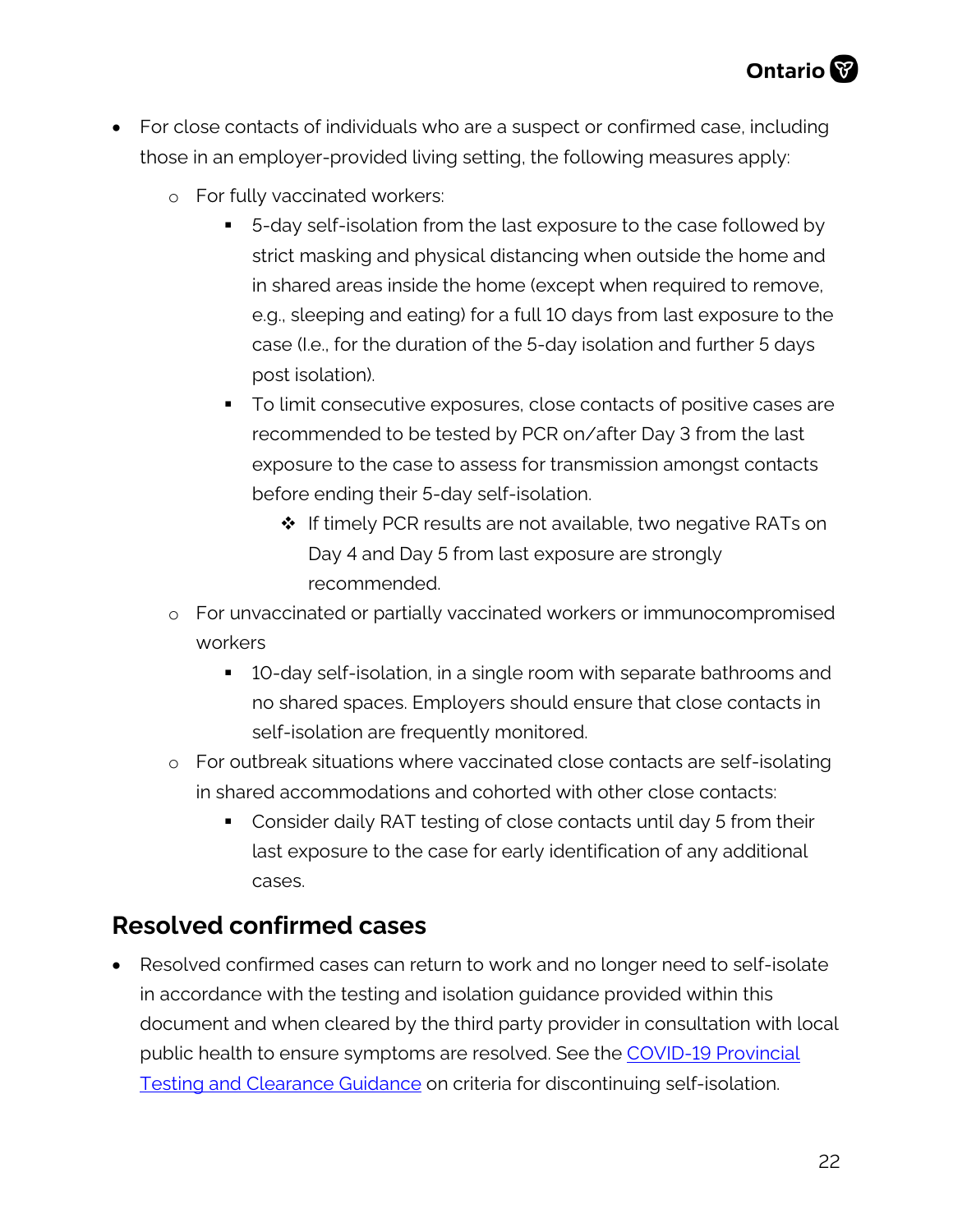# **Declaring an Outbreak**

- It is the role of the local public health unit to investigate and assess possible COVID-19 outbreaks in the community, and to determine when to declare an outbreak. This will involve collaboration with the affected workplace agri-food facility and consideration of the workplace and any associated living settings.
- The local public health unit is also responsible for making recommendations on who to test, in alignment with the COVID-19 Integrated Testing & Case and [Contact Management Interim Guidance: Omicron Surge](https://www.health.gov.on.ca/en/pro/programs/publichealth/coronavirus/docs/contact_mngmt/management_cases_contacts_omicron.pdf) update and based on PHU discretion for the purposes of investigating and responding to an outbreak, and facilitate a coordinated approach to testing, in collaboration with Ontario Health, including provision of an investigation or outbreak number.
- Additional guidance for outbreak control measures and roles of the employer, the local public health units, MLTSD, and the Ministry of Health is available in the Ministry of Health's [Workplace Outbreak Guidance](http://www.health.gov.on.ca/en/pro/programs/publichealth/coronavirus/docs/2019_workplace_outbreak_guidance.pdf) and Congregate Living [Settings Guidance.](http://www.health.gov.on.ca/en/pro/programs/publichealth/coronavirus/docs/2019_congregate_living_guidance.pdf)
- Testing during an outbreak should follow the **Provincial Testing Guidance**. When contacts are housed in alternative locations, processes should be in place to ensure contacts have access to repeat testing during their self-isolation as recommended by the local public health unit.

#### **Definition for an agri-food living setting outbreak**

An outbreak in an agri-food living setting is defined as:

- One confirmed case (i.e., by PCR or rapid molecular or antigen test) among a resident of an employer-provided living setting associated within an agri-food setting,
	- OR
- Two confirmed cases (i.e., by PCR or rapid molecular or antigen test) in workers or any other person working on or visiting an agri-food setting (e.g., an employer) with an epidemiological link, within a 14-day period, where at least one case could have reasonably acquired their infection in the agri-food setting.

\*Examples of reasonably having acquired infection in an agri-food setting include: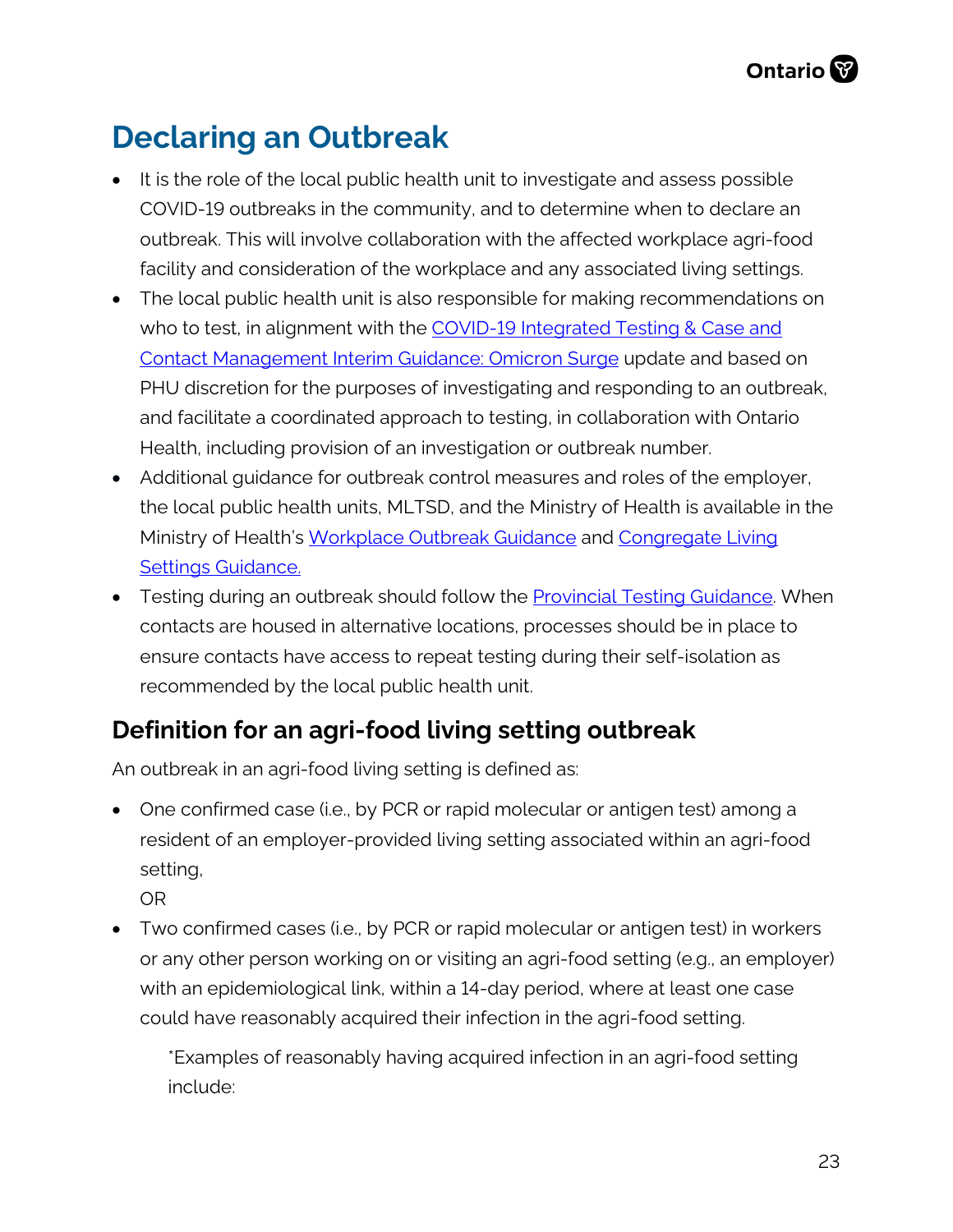o No obvious source of infection outside of the farm or employerprovided living setting,

OR

o Known exposure in the agri-food setting or employer provided living setting.

# **Return to Operations Following the Declaration of an Outbreak**

Any return to operations should happen safely and in such a way that ongoing transmission is prevented. The principles articulated previously describing prevention strategies for COVID-19 transmission should continue to be followed by employers and workers during and after an outbreak.

To support continuing operations, the employer or farm agency can utilize the following workers:

- New workers with no known exposure to a COVID-19 case or outbreak.
	- o New or unexposed workers should not be introduced if an outbreak is ongoing, and until all recommended outbreak and prevention measures are in place.
- Current workers who have tested positive for COVID-19 in the current outbreak but have been cleared from isolation AND have received clearance from the third-party provider are considered well enough for a return to work.

Additionally, the following conditions should also be implemented:

- New workers should also be placed into cohorts, whether in existing cohorts or through formation of new cohorts, in a way that minimizes the number of workers per cohort.
- New workers should be trained on and adhere to all preventive measures reviewed in this document as well as any workplace policies on COVID-19 and worker health and safety.